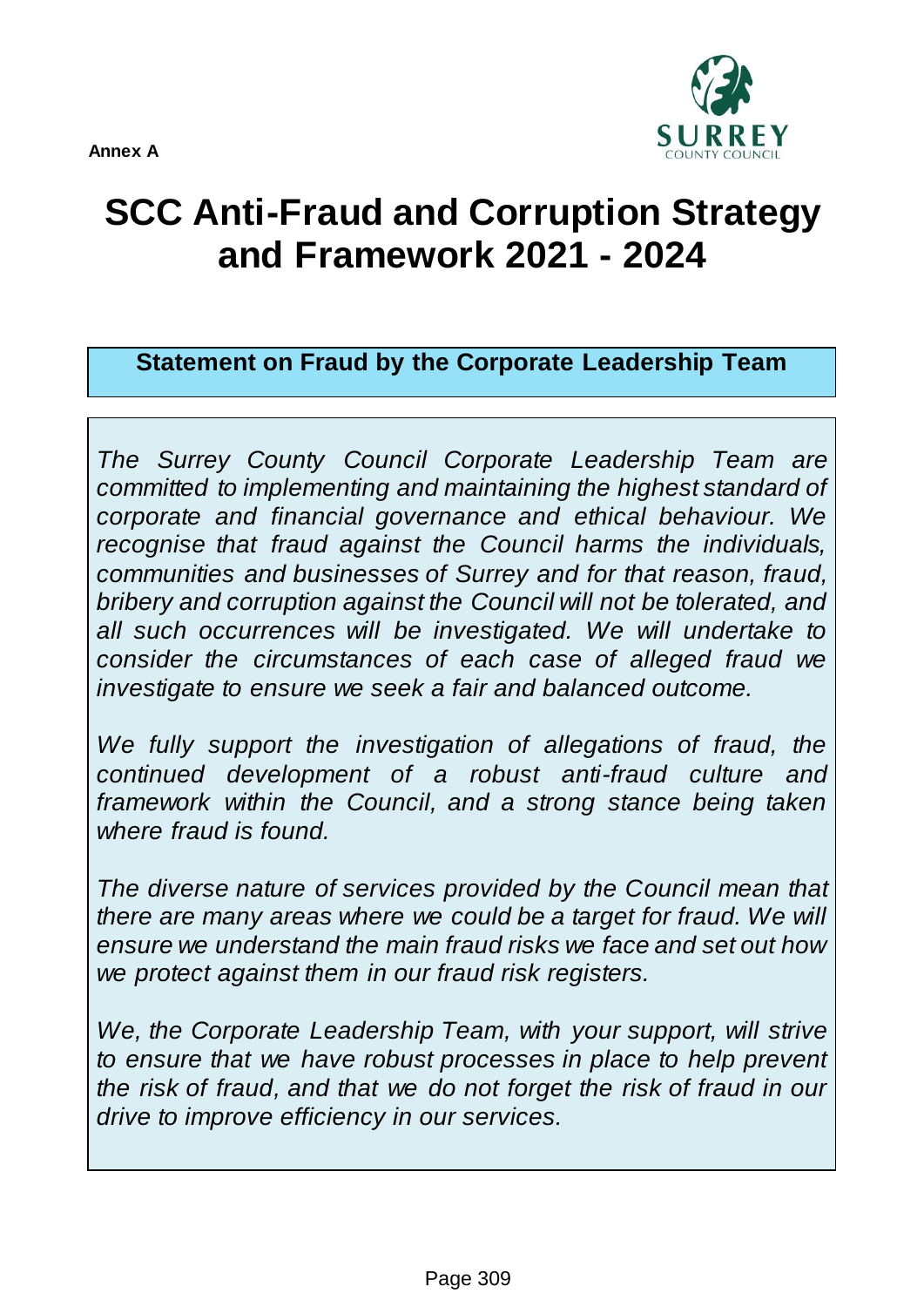# R E Y

### **Annex A**

### **Introduction**

The public is entitled to expect the Council to conduct its business with integrity, honesty and openness and demand the highest standards of ethical conduct from those working for and with it. The Council takes the threat of fraud and corruption and its statutory duty to protect the public funds it administers seriously, and has allocated specific resource to focus on coordinating its approach to protecting its assets and finances from fraud, corruption, and other wrongdoing. The Council expects the highest ethical and legal standards from its members, officers, contractors and agents carrying out business on its behalf.

It is essential that it protects the public purse and ensures that Council funds are used only for their intended purpose: to support and deliver services to our community. As such the Council maintains a zero-tolerance approach to fraud and corruption whether it is attempted from outside the Council or within.

It is an expectation that where employees have workplace concerns, or suspect wrongdoing, that this is raised through appropriate channels. All allegations relating to potential fraud, financial maladministration, conflicts of interest, breach of confidentiality, improper use of resources, ICT misuse or any other forms of financial irregularity should be reported to Internal Audit, who will take appropriate action.

The strategy forms part of the Council's counter fraud framework, a collection of interrelated policies and procedures including the Whistleblowing Policy, Anti-Money Laundering Policy, Sanctions Policy, Employee Code of Conduct, and Financial Regulations. The framework includes guidance on types of fraud and corruption, how to report concerns, and the investigation process. This strategy and framework set out the Council's commitment to preventing, detecting and deterring fraud and corruption to ensure public funds are used for their intended purposes.

### **Strategic approach**

To fulfil the Council's Counter Fraud Strategy and Framework 2021 - 2024, the Authority must ensure that fraud, bribery, corruption, and misappropriation is minimised. Every pound lost to fraud and corruption is a reduction in resources and negatively influences the Authority's' ability to deliver its objectives.

The Council has reviewed its arrangements in line with the Fighting Fraud and Corruption Locally Strategy (2020) – the Local Government blueprint for tackling fraud in Local Government. The strategy outlines four strategic principles for effective fraud management, together with the overarching principle of 'Protect':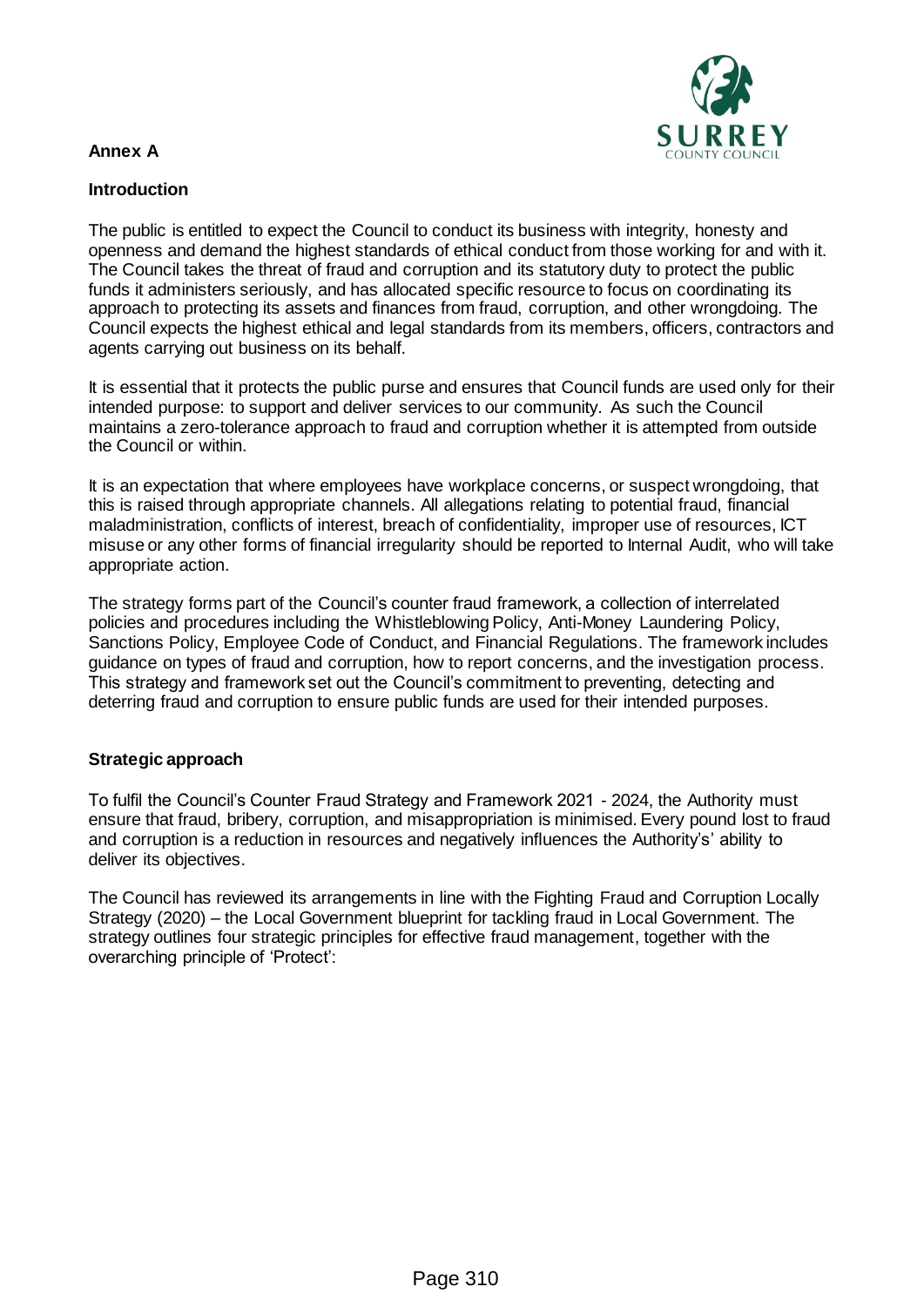圓



### **GOVERN**

Having robust arrangements and executive support to ensure antifraud, bribery and corruption measures are embedded throughout the organisation.

### **ACKNOWLEDGE**

Accessing and understanding fraud risks.

Committing the right support and tackling fraud and corruption.

Demonstrating that it has a robust anti-fraud response.

Communicating the risks to those charged with Governance.

#### $\overline{\mathbf{r}}$ **PREVENT**

Making the best use of information and technology.

**Enhancing fraud** 

Developing a more effective anti-fraud

Communicating its'

### **PURSUE**



PROTECTING ITSELF AND ITS RESIDENTS Recognising the harm that fraud can cause in the community. Protecting itself and its' residents from fraud.

### **Action Plan**

What we will do against each of these strategic principals is set out in the following table.

| <b>Our principles</b> | What we will do                                                                                                                                                                                                                                                                                                                                                                                                                                                                                                                                        |
|-----------------------|--------------------------------------------------------------------------------------------------------------------------------------------------------------------------------------------------------------------------------------------------------------------------------------------------------------------------------------------------------------------------------------------------------------------------------------------------------------------------------------------------------------------------------------------------------|
| Govern                | Ensure that there is full support from the top of the organisation and<br>throughout, for the robust investigation into any allegations of fraud,<br>bribery, corruption, or wrongdoing;<br>Ensure that our zero tolerance culture is embedded throughout the<br>organisation;<br>Promote our Whistleblowing Policy to both employees and those<br>external to the organisation;<br>Report instances of fraud and corruption to the Audit Committee,<br>who support officers in their work to prevent, detect and investigate<br>fraud and corruption. |
| Acknowledge           | Acknowledge and understand fraud risks;<br>Commit the right support to tackle fraud and corruption;<br>Conduct and maintain a strategic fraud risk assessment for the<br>Council;<br>Develop and maintain a strong framework of internal controls;<br>Commit support and resources to tackling fraud and corruption;<br>Demonstrate a robust counter fraud response;<br>Communicate the risks to those charged with Governance.                                                                                                                        |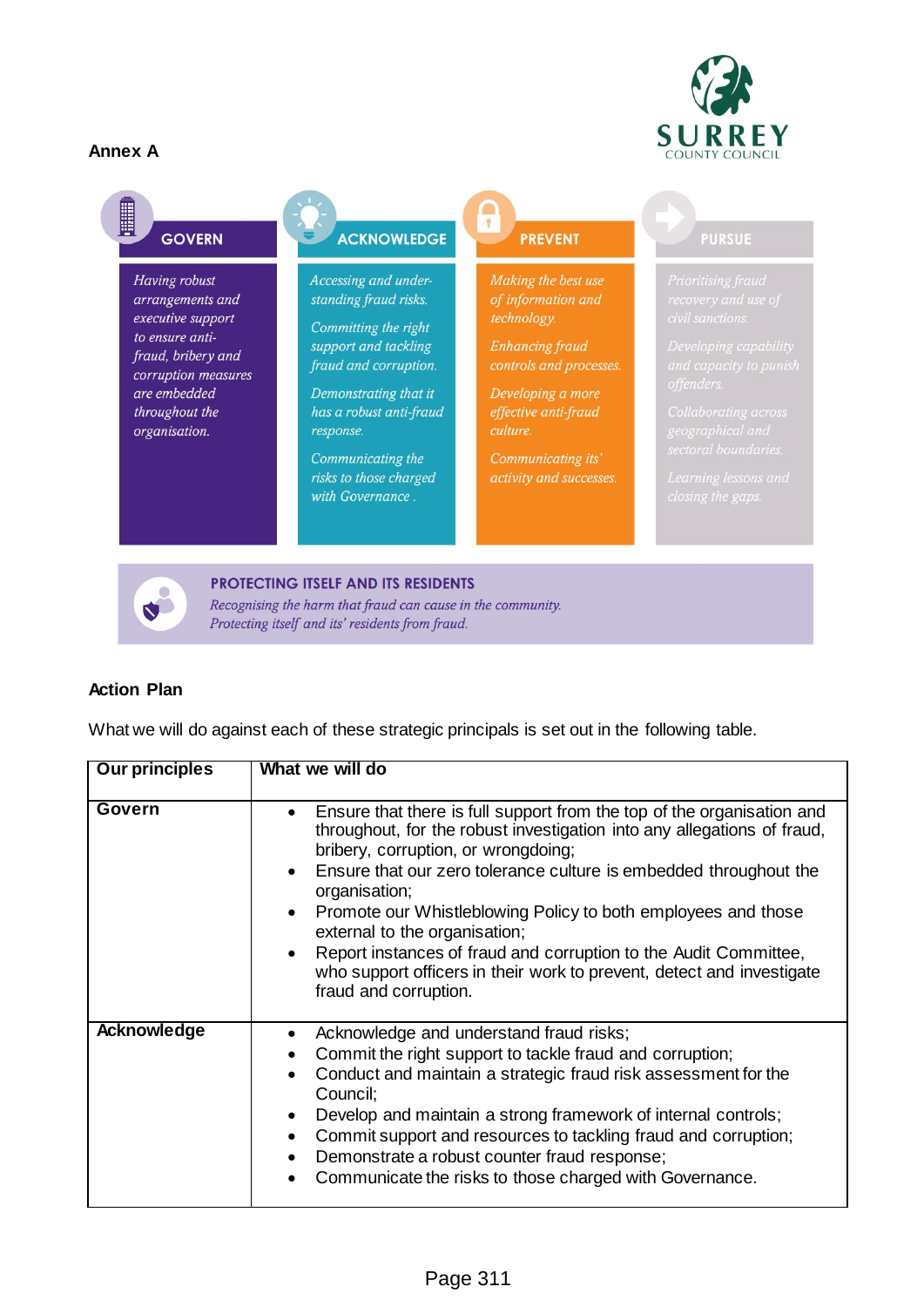



| <b>Prevent</b>                                                                                            | Develop and maintain a robust and effective anti-fraud culture;<br>$\bullet$<br>Ensure that the standards in public life adopted are set out clearly in<br>$\bullet$<br>the Council's policies and effectively communicated;<br>Conduct employee and third-party due diligence;<br>$\bullet$<br>Make the best use of information and technology to identify and<br>$\bullet$<br>tackle fraud:<br>Continue to invest in the training and development of investigative<br>$\bullet$<br>staff to ensure high levels of competence, so that staff have the right<br>skills and follow set standards;<br>Regularly communicate with staff on countering fraud and provide<br>$\bullet$<br>fraud awareness training;<br>Identify control weaknesses and enhance fraud controls and<br>$\bullet$<br>processes;<br>Communicate counter fraud activity and successes through reporting<br>to Leadership, Audit Committee and staff training/workshops.                       |
|-----------------------------------------------------------------------------------------------------------|---------------------------------------------------------------------------------------------------------------------------------------------------------------------------------------------------------------------------------------------------------------------------------------------------------------------------------------------------------------------------------------------------------------------------------------------------------------------------------------------------------------------------------------------------------------------------------------------------------------------------------------------------------------------------------------------------------------------------------------------------------------------------------------------------------------------------------------------------------------------------------------------------------------------------------------------------------------------|
| <b>Pursue</b>                                                                                             | Prioritise the recovery of financial losses as a result of fraud, and use<br>$\bullet$<br>of civil sanctions where appropriate;<br>Develop capability and capacity to investigate and punish offenders,<br>$\bullet$<br>through the support of appropriate disciplinary processes and<br>working with outside agencies, including the Police.<br>Monitor and promote our confidential reporting hotline;<br>$\bullet$<br>Develop and maintain internal investigation protocols and disclosure<br>$\bullet$<br>protocols;<br>Provide a consistent and effective response for dealing with fraud<br>$\bullet$<br>cases;<br>Collaborate across geographical boundaries with other local<br>$\bullet$<br>authorities through working groups, sharing of intelligence,<br>benchmarking, and on joint investigations;<br>Learn lessons from identified fraud and corruption and close the<br>gaps in control weaknesses that allowed any wrongdoing to be<br>perpetrated. |
| <b>Protect</b><br>(this is an<br>overarching aim<br>which sits across<br>the previous four<br>principles) | Recognise the harm that fraud can cause in the community;<br>$\bullet$<br>Protect the Council, the public funds it administers, as well as<br>$\bullet$<br>residents and other stakeholders, from risks and financial losses<br>relating to fraud and corruption, now, and in the future.                                                                                                                                                                                                                                                                                                                                                                                                                                                                                                                                                                                                                                                                           |

### **Governance**

This is about the Council having robust arrangements and executive support to ensure 'zerotolerance' anti-fraud, bribery and corruption measures are embedded throughout the organisation.

Internal Audit work closely with senior officers, including Leadership and the Chief Executive. The Corporate Leadership Team are committed to setting a 'tone from the top' through the support of a zero-tolerance approach to fraud and corruption, which includes the investment of resources into a dedicated Counter Fraud team that sits within Internal Audit.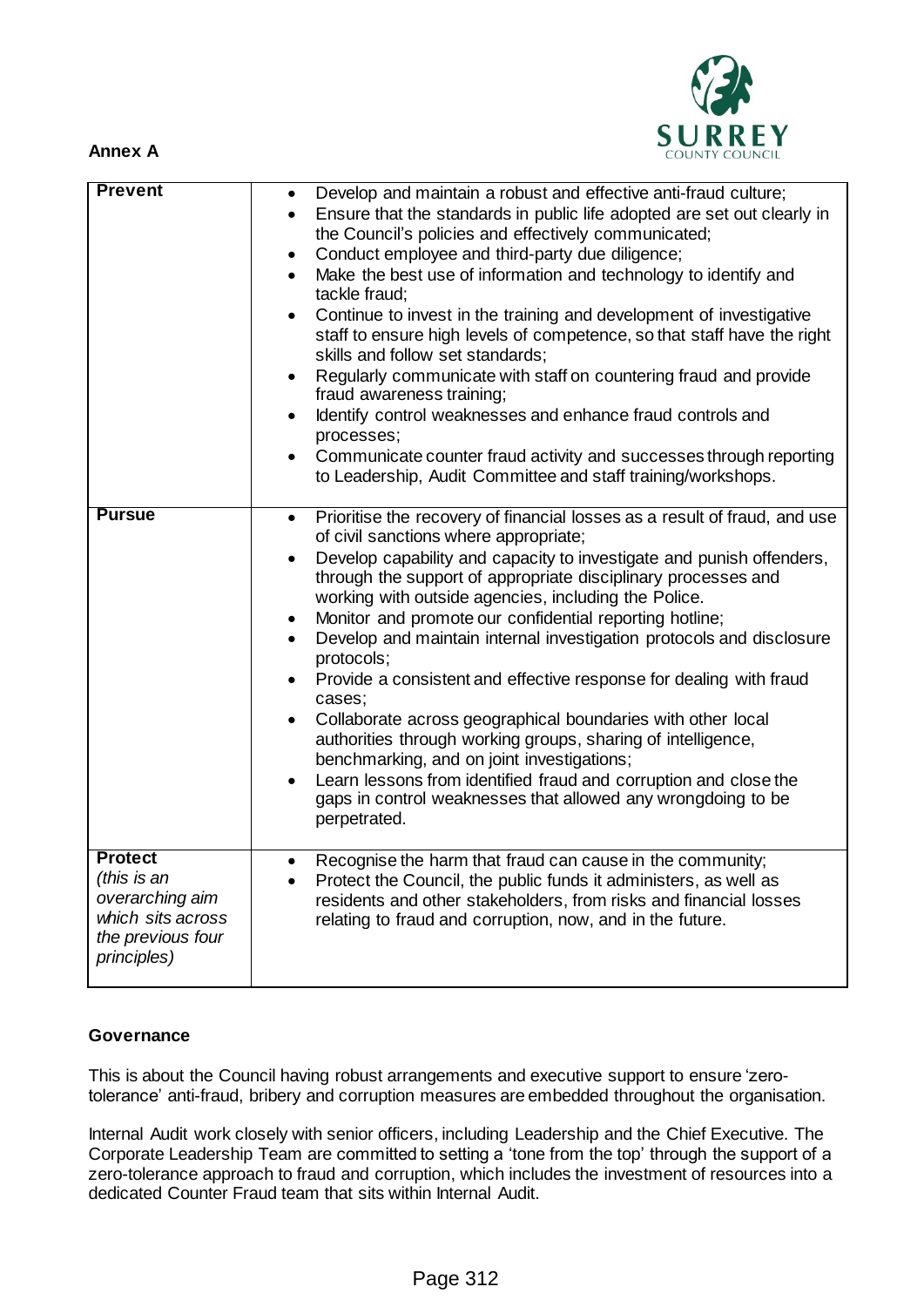

The Chief Internal Auditor reports all instances of identified fraud, theft, and corruption quarterly to the Audit Committee. The Chief Internal Auditor additionally maintains a close relationship with the sitting chair of this committee, ensuring that members are appropriately briefed of all significant instances of identified wrongdoing.

The Council expects everyone carrying out Council business to protect the public purse and to report suspicions of dishonest behaviour. The promotion of a strong anti-fraud culture will deter potential fraudsters and those considering wrongdoing, as well as encouraging a safe environment in which individuals can feel comfortable to raise concerns, without fear of reprisals or victimisation.

### **Acknowledge**

The Council accepts that no Authority is immune from the risk of fraud, bribery, and wrongdoing. It seeks to use all available recourse to help to reduce the opportunity, motivation and justification for fraud, bribery, and wrongdoing and to act robustly when it is identified.

A fraud and misconduct risk assessment is maintained to help the Council identify the risks it faces from fraud, corruption, bribery, and other wrongdoing. This risk assessment then documents the controls in place to mitigate these risks, identifies gaps or weaknesses in the control mechanisms, and feeds into the development of a work programme to target and reduce these risks.

The Council will regularly review its approach to tackling fraud, keeping abreast of emerging risks and current trends which occur across the Council and nationally.

This strategy is part of the counter fraud framework, which includes the following policies and procedures which set out the Council's commitment to preventing, detecting, and deterring fraud and corruption to ensure public funds are used for their intended purposes:

- Employee Code of Conduct;
- Code of Conduct for Members;
- Whistleblowing Policy;
- Anti-money Laundering Policy;
- Sanctions Policy;
- Financial Regulations;
- Procurement Standing Orders.

### **Prevent**

The Council faces a variety of risks and threats and acknowledges that prevention is the best and most efficient way to tackle fraud, bribery, and wrongdoing and to prevent / minimise losses.

The best defence against fraud, corruption, bribery, and wrongdoing is to create and maintain a strong and robust anti-fraud culture within the Council. The Council will promote the standards of business conduct it expects and requires from all its employees (including contractors and Councillors) as documented in the Council's Code of Conduct (and set out under the 'Seven principles of public life' heading later in this strategy).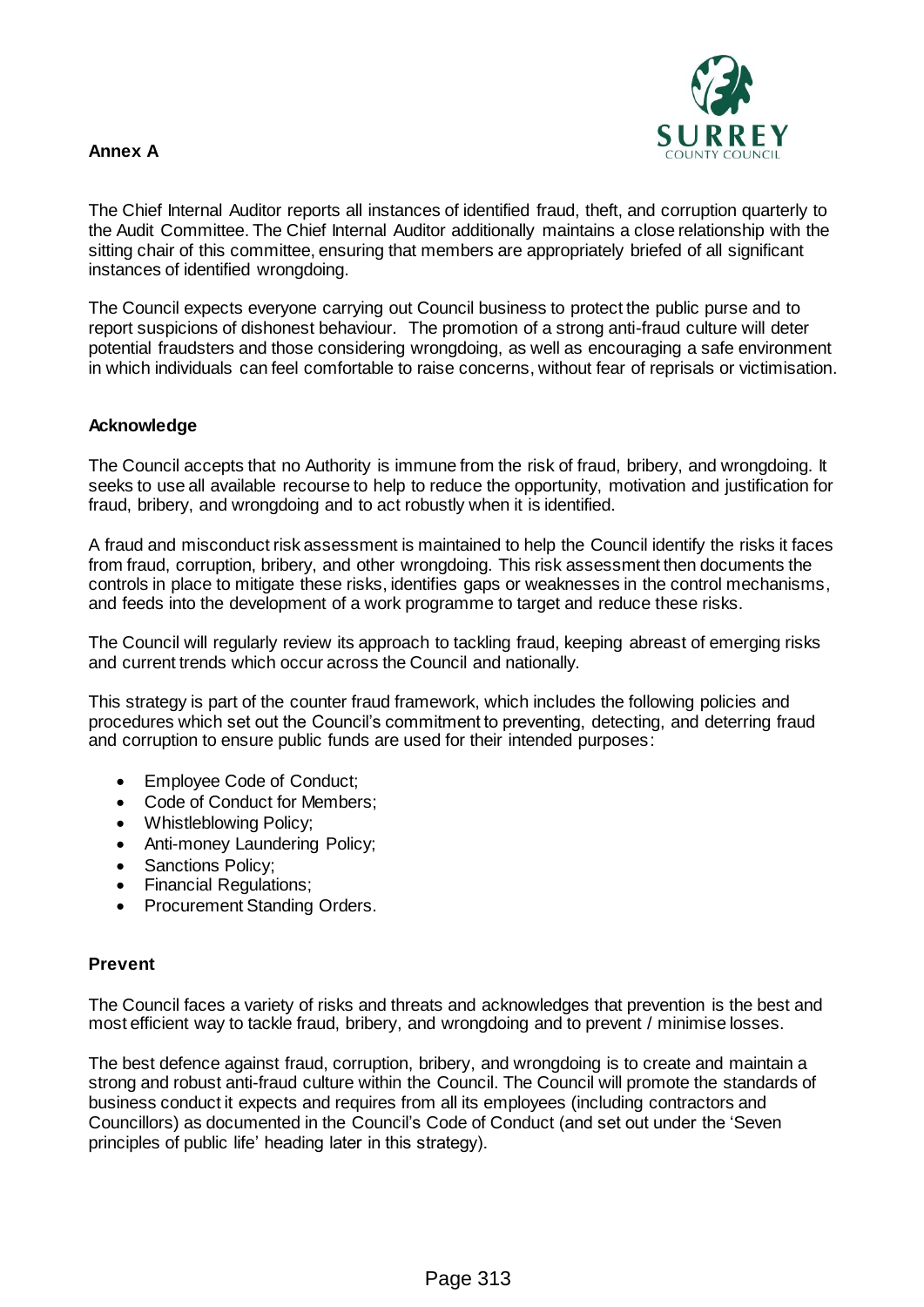

The Council will continue to invest in the training and professional development of Internal Audit staff to ensure high levels of competence, so that staff have the right skills to prevent, identify, investigate, and pursue fraud, corruption, and other wrongdoing.

Practical counter fraud and risk guidance and training has been produced and is disseminated to staff. This details risk identifiers and is based on lessons learned elsewhere and recognisable risk scenarios. Targeted anti-fraud presentations are also delivered to services, which are prioritised via a risk-based approach.

Internal Audit will continue to make the best use of information and technology to identify and tackle fraud. This will include the development and utilisation of data analytics, both as embedded tests that sit within audit work, and targeted proactive exercises aimed at identifying fraud and error.

The Council also recognises that a key preventative measure to combat fraud and misconduct is to ensure that the appropriate due diligence is exercised in the hiring, retention, and promotion of employees and relevant third parties. This applies to all staff whether, permanent, temporary, contracted, or voluntary. Procedures will be followed in accordance with the Council's recruitment and selection framework. We will always undertake the appropriate pre-employment checks (for example: qualification verification and obtaining references) before any employment offer is confirmed.

Any system weakness identified as part of the work carried out by Internal Audit will be recorded, with controls recommended to minimise any system weaknesses and these will be agreed and monitored to ensure compliance as part of the audit process.

### **Pursue**

Fraud, corruption, and malpractice will not be tolerated and where it is identified the Council will deal with proven wrongdoings in the strongest possible terms, including:

- Disciplinary action;
- Reporting to the Police or other external agencies;
- Prioritise the recovery of any losses on behalf of the taxpayer, including use of criminal or civil legal action through the Courts.

The Counter Fraud team within Internal Audit will provide a consistent and effective response for responding to allegations of alleged financial irregularity. The team works to defined internal investigation protocols, which are under regular review and are shared with management and HR. The team collaborates across geographical boundaries with other local authorities through working groups, sharing of intelligence, and benchmarking.

Where information relating to a potential or actual offence or wrongdoing is uncovered, a comprehensive, independent, and objective investigation will be conducted. Any investigation will take account of relevant policies and legislation.

The purpose of any investigation is to gather all available facts to enable an objective and credible assessment of the alleged irregularity and to enable a decision to be made as to a sound course of action.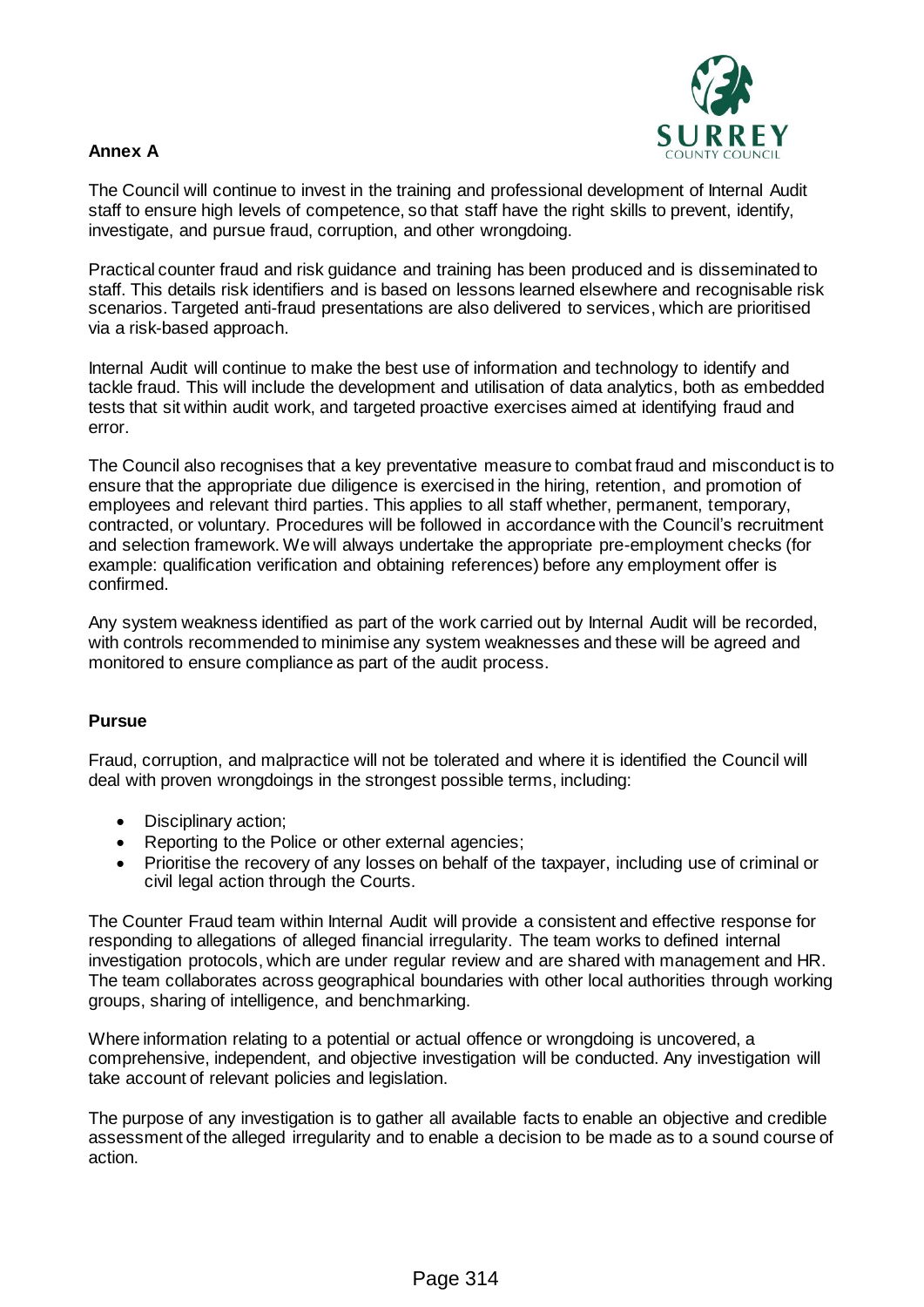

In such instances, Internal Audit will work closely with management and where appropriate, other local authorities or other agencies such as the Police, to ensure that all allegations and evidence are properly investigated and reported upon.

Referral to the Police on matters of alleged fraud or other financial irregularity is a matter for the Chief Internal Auditor, in consultation with the Section 151 Officer and the relevant senior managers. Any referral made to the Police will not prohibit action under the Council's disciplinary procedure.

In cases of alleged theft, fraud, corruption, or other irregularity involving staff, the Council may pursue the case through its disciplinary processes, even if the member of staff has submitted their resignation.

All completed investigations will include a review of lessons learned which may result in the production of an Internal Control Report for management. This aims to identify where there are any gaps or weaknesses in the system of internal control which contributed to the ability of the identified fraud, theft, corruption, or other irregularity to be perpetrated. This report will contain actions for management which will aim to close these gaps in control. These actions will be monitored and reported upon, in line with Internal Audit's action tracking process.

### **Seven Principles of Public Life**

The Council is committed to the highest ethical standards as set out in the Code of Conduct. The Council believes the 'seven principles of public life' are the foundation of a strong anti-fraud culture and expects all members, officers, and contractors to follow these principles, as well as all legal rules, policies, and procedures.

| <b>Principle</b>    | <b>Explanation</b>                                                                                                                                                      |
|---------------------|-------------------------------------------------------------------------------------------------------------------------------------------------------------------------|
| <b>Selflessness</b> | Act solely in terms of the public interest and not for the purpose of gain for<br>yourself, family or friends.                                                          |
| <b>Integrity</b>    | Avoid placing yourself under any obligation to people or organisations that might<br>seek to influence you in your work.                                                |
| Objectivity         | Act and take decisions impartially, fairly and on merit, using the best evidence<br>and without discrimination or bias.                                                 |
| Accountability      | Be accountable to the public for your decisions and actions and submit yourself<br>to scrutiny as appropriate.                                                          |
| Openness            | Act and take decisions in an open and transparent manner. Information should<br>only be withheld from the public if there are clear and lawful reasons for doing<br>SO. |
| Honesty             | Be truthful. This includes declaring any conflicts of interest and taking steps to<br>resolve such conflicts.                                                           |
| Leadership          | Actively promote and support these principles by applying them to your own<br>behaviour and challenging poor behaviour.                                                 |

The seven principles of public life and a brief explanation are listed below: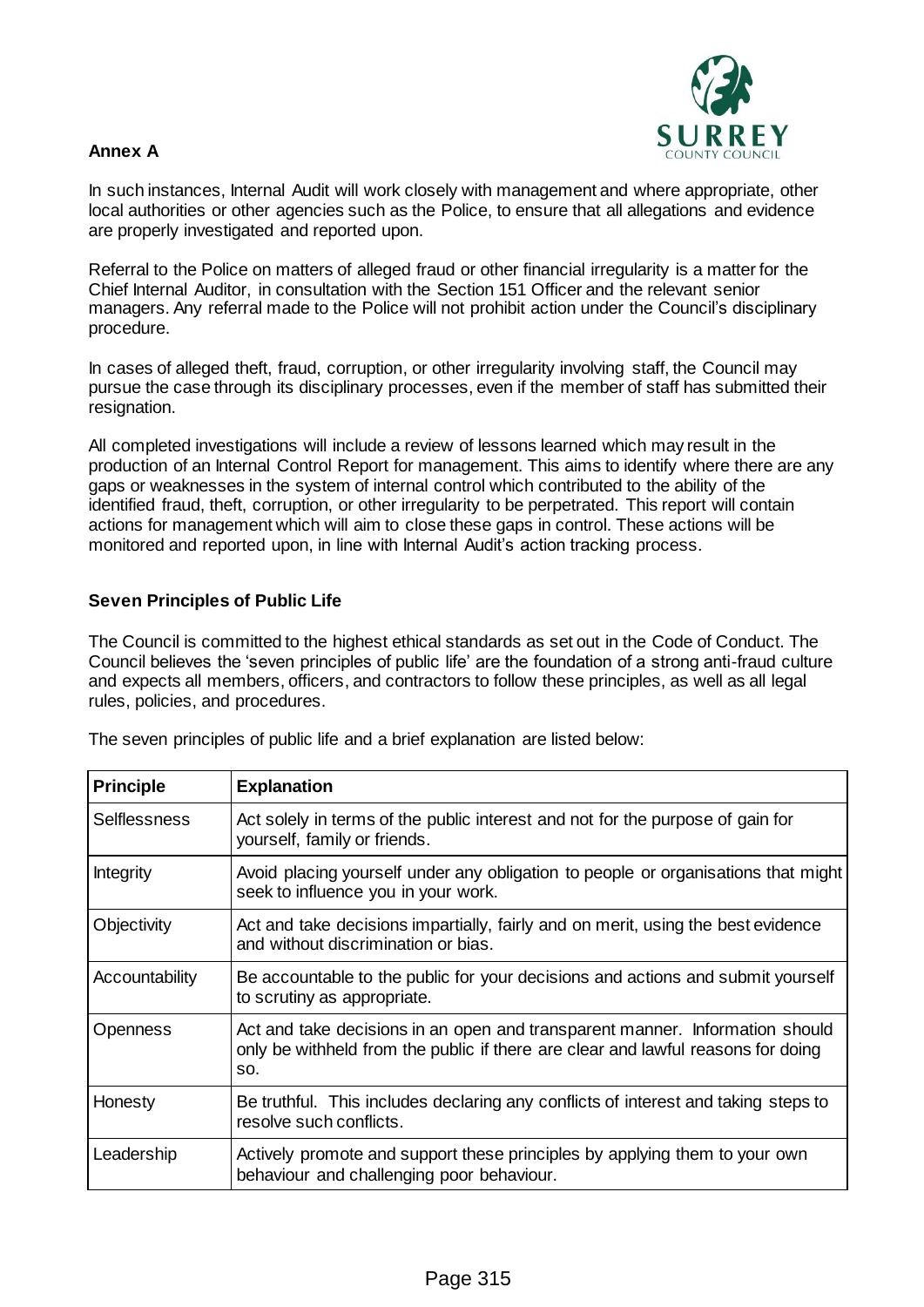

### **Definitions**

**Fraud** - can be broadly described as, someone acting dishonestly with the intention of making a gain for themselves or another, or inflicting a loss (or a risk of loss) on another; including:

- Dishonestly making a false statement or representation;
- Dishonestly failing to disclose to another person, information which they are under a legal duty to disclose;
- Committing fraud by abuse of position, including any offence as defined in the Fraud Act 2006.

**Theft** - Theft is stealing any property belonging to the Council or which has been entrusted to it (i.e. client funds), including cash, equipment, consumables, machinery, or even data. Theft does not necessarily require fraud to be committed. Theft can also include the stealing of property belonging to our staff or members whilst on Council property.

**Obtaining services dishonestly** – is broadly where services which were to be paid for were obtained knowing or intending that no payment (or only part-payment) would be made.

**Bribery** – is 'the offering, promising, giving, soliciting, agreement to accept or acceptance of a financial or other advantage which may induce or reward a person to perform improperly a relevant function' under The Bribery Act 2010.

**Corruption –** is the offering or acceptance of inducements designed to influence official action or decision making. These inducements can take many forms including cash, holidays, event tickets or meals.

**Money laundering** – is the process of converting illegally obtained money or assets into 'clean' money or assets with no obvious link to their criminal origin. Detailed guidance is set out in the Council's Anti-Money Laundering Policy (attached as annex 1.1).

This strategy also covers other irregularities or wrongdoing, for example failure to comply with Financial Regulations, Standing Orders, National and Local Codes of Conduct, Health and Safety Regulations and all other relevant laws and legislation that result in an avoidable loss to the Council.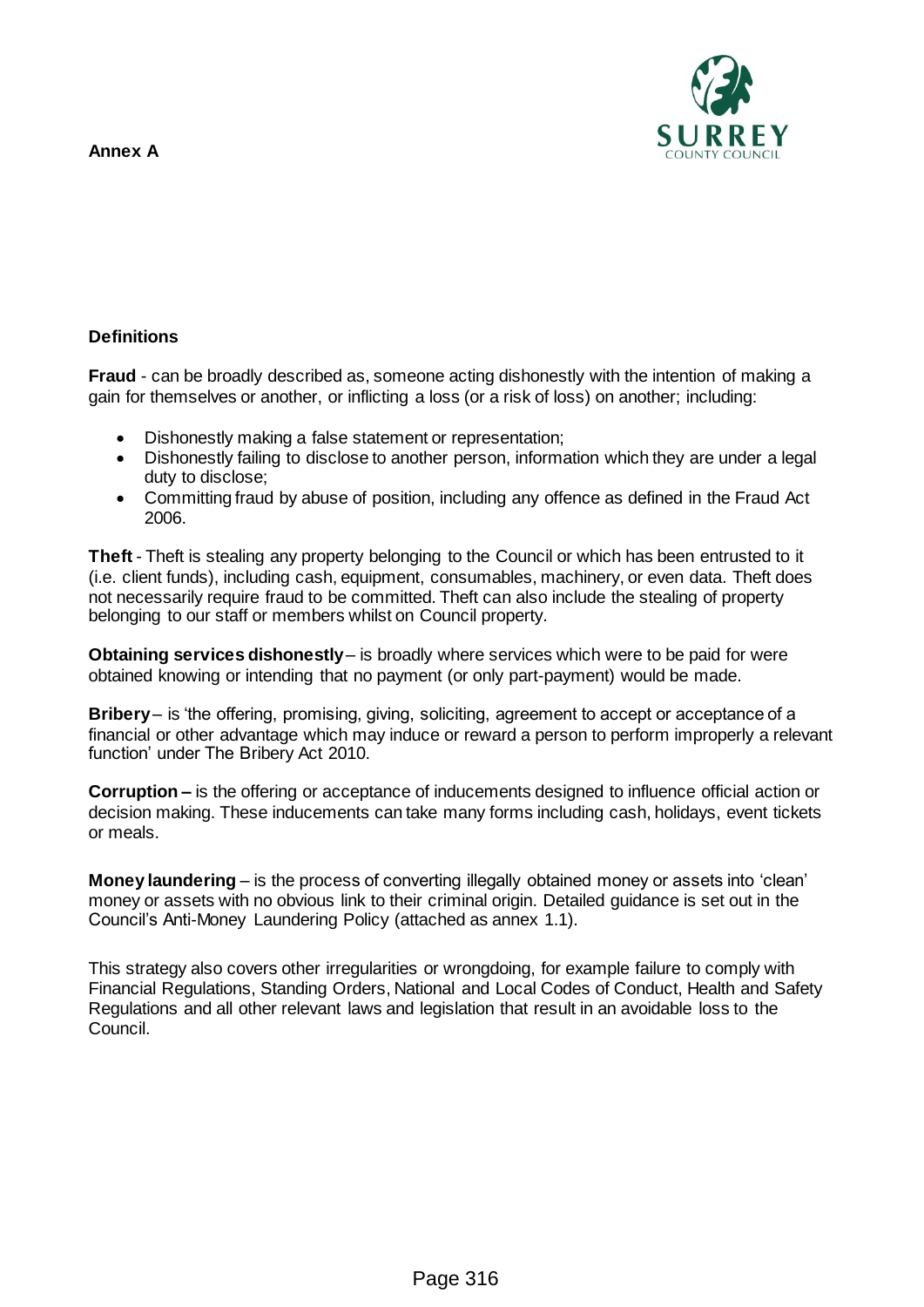

### **Surrey County Council Related Policies**

**[The Whistleblowing Policy](https://snet.surreycc.gov.uk/hr/staff-performance/staff-performance-policies/whistle-blowing) [Code of Conduct](https://snet.surreycc.gov.uk/hr/staff-performance/staff-performance-policies/code-of-conduct)**

**The following policies are attached as an Annexes:**

- **1.1 Ant-Bribery Policy**
- **1.2 Anti-Money Laundering Policy**
- **1.3 Sanctions Policy**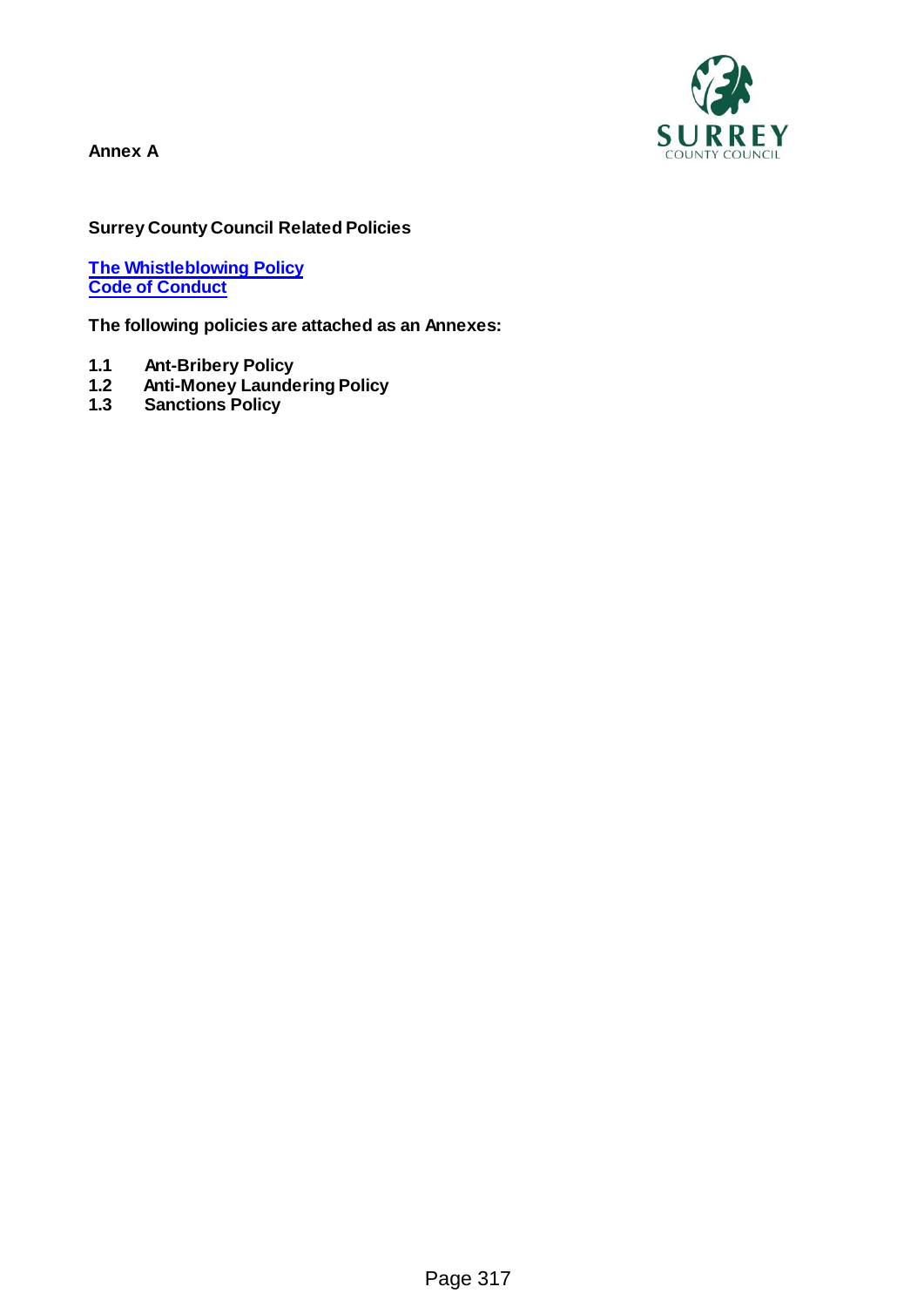

### **1.1 Anti-bribery policy**

### **Policy statement**

Surrey County Council will:

- Not tolerate bribery or corruption in any form or at any level;
- Consider anti-bribery measures as part of its governance process; and
- Commit to policies and procedures to prevent, deter and detect bribery.

### **1. Introduction**

- 1.1 The Council expects its business to be conducted with probity, openness and accountability. Key to maintaining the Council's high standards is the requirement for members, officers, contractors and agents carrying out business on behalf of the Council to behave honestly, lawfully and with integrity.
- 1.2 This policy forms part of the Council's counter fraud framework and sets out:
	- Definitions and legal background in respect of bribery; and
	- The Council's approach to bribery including fulfilling its duties under the Bribery Act 2010 (the Act).

### **2. Scope of the policy**

- 2.1 This policy applies to all areas of Council business and therefore all members, officers, contractors and agents carrying out business on behalf of the Council. Any act of bribery by a person outside the Council will be a matter for the police.
- 2.2 This policy should be read alongside the Gifts and Hospitality Policy. Other relevant policies (such as the Code of Conduct and Procurement Standing Orders) should be referred to where appropriate.
- 2.3 Failure to comply with this policy will result in action being considered under the Sanctions Policy.

### **3. Definitions and legal background**

3.1 Bribery is the act of offering, giving, receiving or seeking an inducement or reward intended to influence the performance of a relevant function or duty to gain a personal, commercial, regulatory or contractual advantage.

### *Bribery Act 2010*

- 3.2 The Act includes four key offences:
	- Offering, promising or giving a bribe to reward a person for improperly performing a relevant function (Section 1);
	- Requesting, agreeing to accept or receiving a bribe as a reward for improperly performing a relevant function (Section 2);
	- Bribing a foreign public official with the intention of obtaining or retaining business or an advantage in the conduct of business (Section 6); and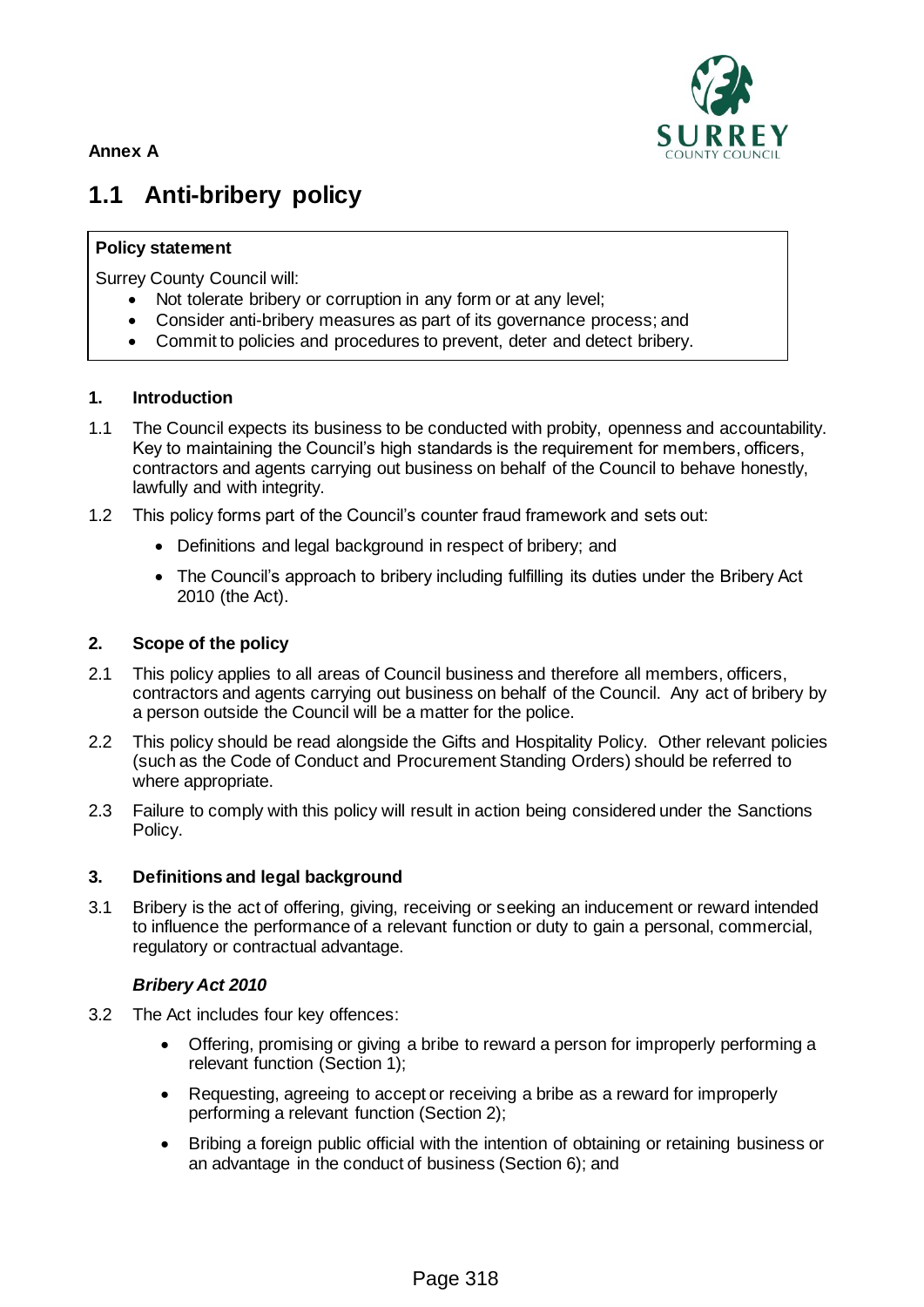$\overline{a}$ 



- A corporate offence by a 'commercial organisation' of failing to prevent bribery that is intended to obtain or retain business or an advantage in the conduct of business (Section 7).
- 3.3 The Act makes no distinction between a bribe being offered, promised or given directly or through a third party. Further, it makes no difference whether the person requesting, agreeing to accept or receiving the bribe knows or believes that the performance of the function will be improper; or whether this person asks another person to carry out the improper performance of the function on their behalf.
- 3.4 The Council accepts that it may be classed as a 'commercial organisation' in relation to the corporate offence of failing to prevent bribery. The Act allows for a defence to this corporate offence if an organisation can show that it had in place 'adequate procedures' designed to prevent bribery.
- 3.5 Good practice and robust governance arrangements include having adequate procedures in place to prevent bribery and protect the Council from reputational and legal damage. Whether an organisation's procedures are 'adequate' will ultimately be a matter for the courts to decide on a case-by-case basis. Adequate procedures need to be applied proportionately, based on the level of risk of bribery in the organisation.

### *Public Contracts Regulations 2006*

3.6 The Public Contracts Regulations 2006 place a duty on the Council to automatically and perpetually exclude from participation in a procurement procedure any company or director that has been convicted of a corruption offence. The Council may disregard this regulation on an exceptional basis, for example due to reasons relating to the public interest such as public health or protection of the environment.

### **4. The Council's approach to bribery**

- 4.1 The Council has in place a framework of arrangements intended to manage the risk of bribery and corruption and ensure business is conducted to the highest standards. This policy does not change the requirements of other guidance, which includes:
	- Member and Officer Codes of Conduct, which require members and officers to declare any personal or pecuniary interests;
	- Procurement Standing Orders governing the negotiation of contracts; and
	- Gifts and Hospitality Policy, which sets out the restrictions on accepting gifts and hospitality and the need to register approved gifts that are accepted.
- 4.2 In the context of this policy, it is unacceptable for members, officers, contractors and agents carrying out business for or on behalf of the Council to:
	- Give, promise to give, or offer a payment, gift or hospitality with the expectation or hope that a business advantage will be received, or to reward a business advantage already given;
	- Give, promise to give, or offer a payment, gift or hospitality to a government official, agent or representative to 'facilitate<sup>1</sup>' or expedite a routine procedure;

<sup>1</sup> Facilitation payments are unofficial payments made to public officials in order to secure or expedite actions, including but not limited to: awarding contracts; making appointments to temporary or permanent positions; and determining eligibility to receive services.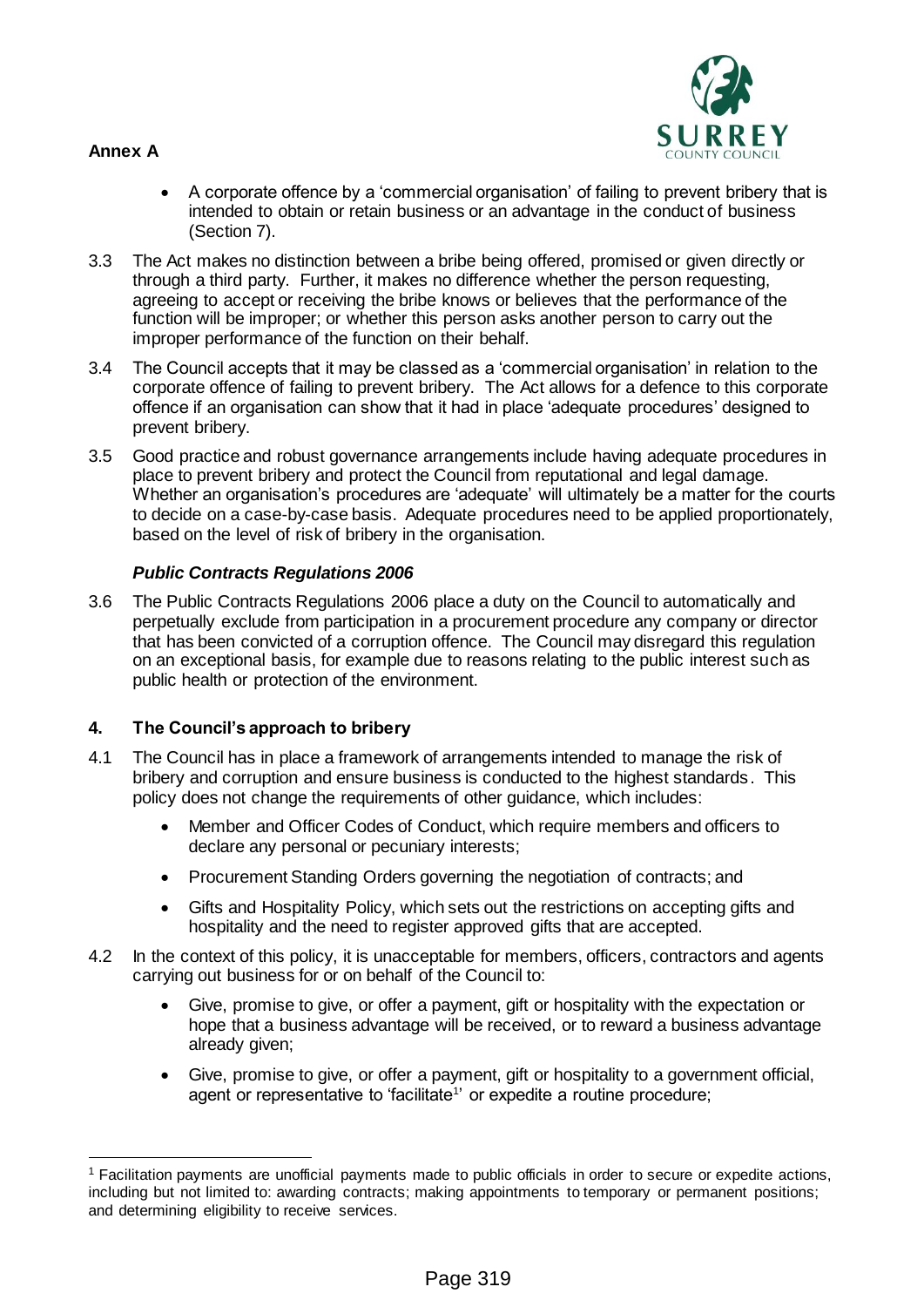

- Accept payment from a third party that is known or suspected to be offered with an expectation that it will obtain a business advantage for them;
- Accept a gift or hospitality from a third party if it is known or suspected that it is offered with an expectation that a business advantage will be provided by the Council in return;
- Retaliate against or threaten a person who has refused to commit a bribery offence or who has raised concerns under this policy; or
- Engage in activity in breach of this policy.

### **5. Reporting suspected bribery**

- 5.1 You should report any suspected acts of bribery. If you have been offered an inducement from another party, you should report this even if you declined.
- 5.2 The Council has put in place a safe environment to report suspected cases of fraud and corruption, including bribery. Any individual may contact the Council's Internal Audit team directly as below.

Email: [internal.audit@surreycc.gov.uk](mailto:internal.audit@surreycc.gov.uk) Telephone: 020 8541 9299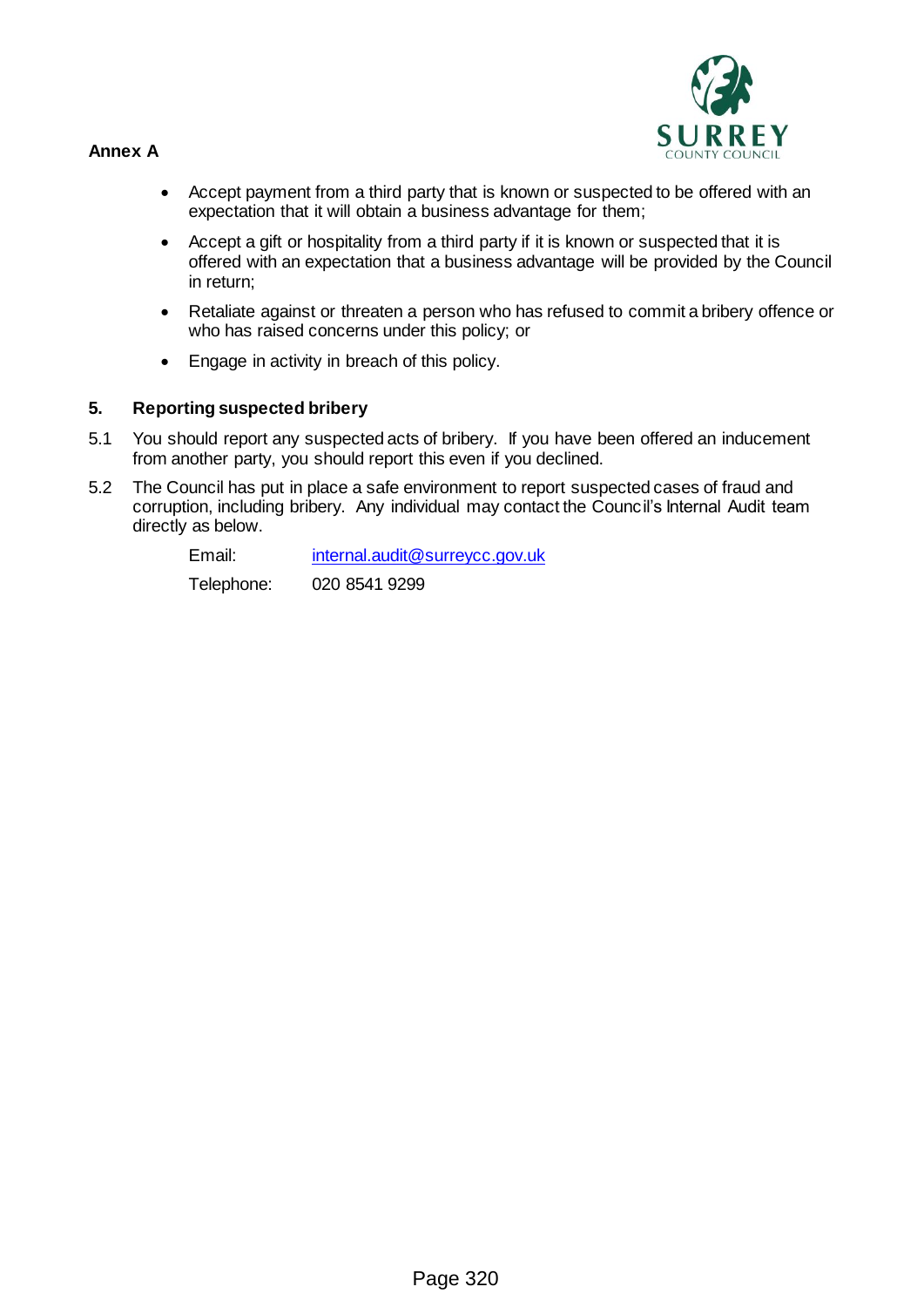

### **1.2 Anti-money laundering policy**

### **Policy statement**

Surrey County Council will do all it can to:

- Prevent any attempts to use the Council and its staff to launder money;
- Identify potential areas where money laundering may occur; and
- Comply with all legal and statutory requirements, especially with regard to the reporting of actual or suspected cases of money laundering.

### **1. Introduction**

- 1.1 The Money Laundering, Terrorist Financing and Transfer of Funds (Information on the Payer) Regulations 2017, the Proceeds of Crime Act 2002 and the Terrorism Act 2000 (and all relevant amending legislation) place obligations on the Council, including its members and employees, with respect to suspected money laundering.
- 1.2 While most money laundering activity in the UK occurs outside of the public sector, vigilance by Council employees and members can help identify those who are, or may be, perpetrating crimes relating to the financing of terrorism and money laundering.
- 1.3 This policy forms part of the Council's counter fraud framework and sets out:
	- Definitions and legal background in respect of money laundering;
	- The Council's approach to money laundering including the responsibility of members and officers to report suspicions promptly; and
	- Guidance and procedures for members and officers.

### **2. Scope of the policy**

- 2.1 This policy applies to all members and officers of the Council and aims to maintain the high standards of conduct that the public is entitled to expect from the Council.
- 2.2 It is vital that all members and officers are aware of their responsibilities and remain vigilant; criminal sanctions may be imposed for breaches of legislation.
- 2.3 Failure to comply with the procedures set out in this policy will result in action being considered under the Sanctions Policy. This may include disciplinary action in line with the Officer, or Member, Code of Conduct.

### **3. Definitions and legal background**

- 3.1 Money laundering is the process of converting illegally obtained money or assets into 'clean' money or assets with no obvious link to their criminal origin.
- 3.2 There are three primary money laundering offences set out in legislation:
	- Concealing, disguising, converting, transferring, or removing from the UK any criminal property (Section 327 of the Proceeds of Crime Act 2002);
	- Entering into or becoming concerned in an arrangement which you know or suspect facilitates the acquisition, retention, use or control of criminal property by or on behalf of another person (Section 328); and
	- Acquiring, using or possessing criminal property (Section 329).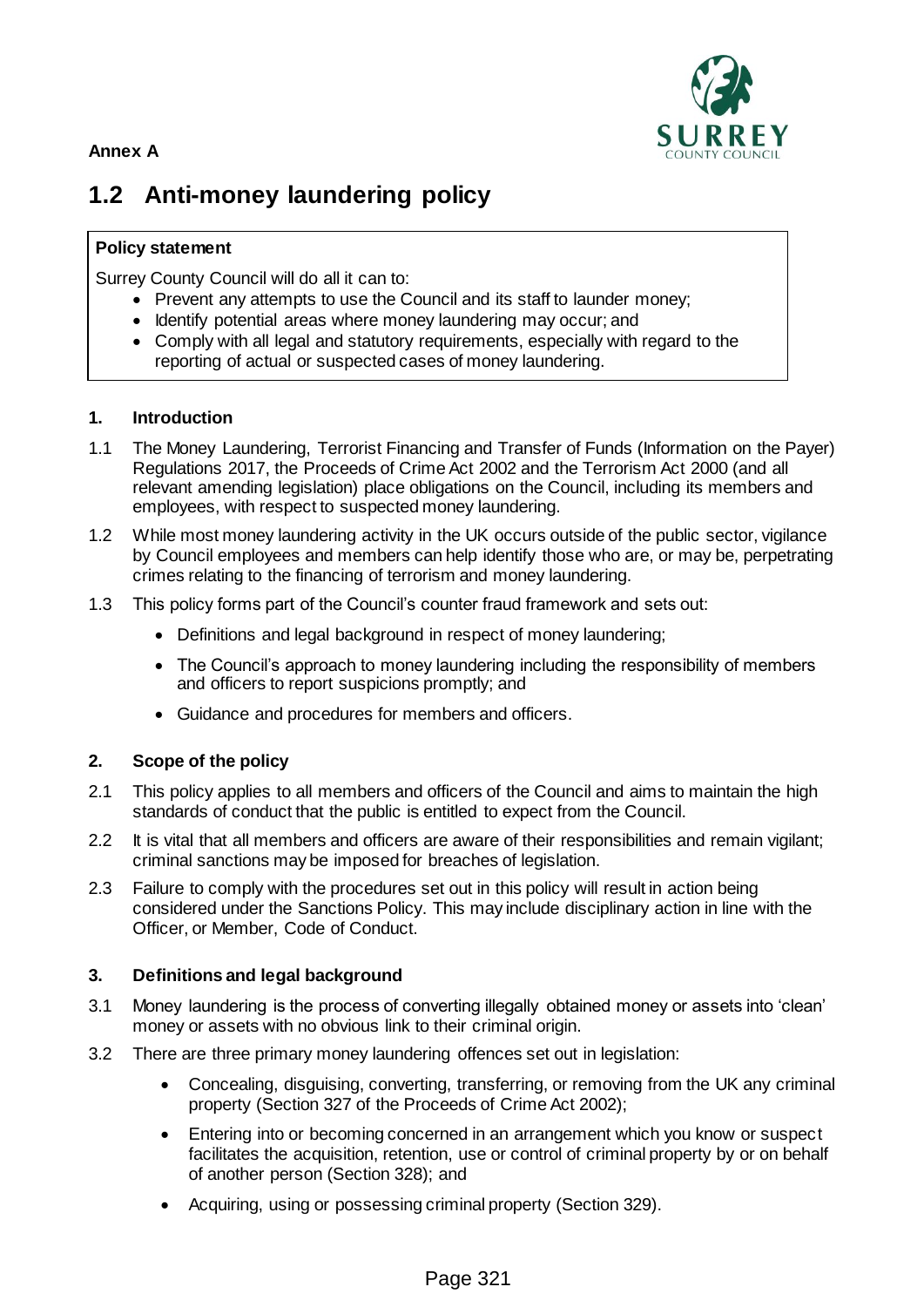

- 3.3 There are also two secondary offences:
	- Failure to disclose any of the three primary offences; and
	- Tipping off (the act of informing a person suspected of money laundering in such a way as to prejudice an investigation).
- 3.4 Any member or employee of the Council may potentially be implicated in money laundering if they suspect money laundering and either become involved with it in some way and/or do nothing about it. The key requirement is to promptly report any suspected money laundering activity to the Money Laundering Reporting Officer.

### **4. The Money Laundering Reporting Officer (MLRO)**

4.1 The officer nominated to receive disclosures about money laundering activities within the Council is the Auditor Manager (Counter Fraud):

Simon White Audit Manager (Counter Fraud)

Telephone: 0208 541 9191 / 07779 455501 Email: simon.white@surreycc.gov.uk

Surrey County Council Room 318, County Hall Penrhyn Road Kingston upon Thames Surrey, KT1 2DN

4.2 In the absence of the MLRO, the Principal Auditor (Counter Fraud) is authorised to deputise:

| Alex McLaren                             | <b>Brighton Town Hall</b> |
|------------------------------------------|---------------------------|
| <b>Principal Auditor</b>                 | <b>Bartholomew Square</b> |
|                                          | <b>Brighton</b>           |
| Telephone: 01273 292573 / 07592 103574   | BN <sub>1</sub> 1JP       |
| Email: Alex.Mclaren@brighton-hove.gov.uk |                           |

### **5. Procedures**

### *Cash*

- 5.1 The Council will not accept any cash payment in excess of £5,000 irrespective of whether this is through a single payment or series of linked payments. 'Cash' includes notes, coins, banker's drafts and travellers cheques.
- 5.2 This does not necessarily mean that cash transactions below this value are legitimate and legal. Professional scepticism is encouraged at all times and any suspicions must be reported to the MLRO or their deputy.

### *Responsibilities of members and officers*

- 5.3 Any member or officer who suspects money laundering activity must report their suspicion promptly (as soon as practicable) to the MLRO or their deputy if appropriate. If you prefer, you can discuss your suspicions with your line manager first.
- 5.4 Your disclosure must be made at the earliest opportunity following the information coming to your attention, not weeks or months later, and should be made to the MLRO or deputy using the form attached at the end of this policy.
- 5.5 You must follow any subsequent directions from the MLRO or deputy. You must not:
	- Make any further enquiries into the matter;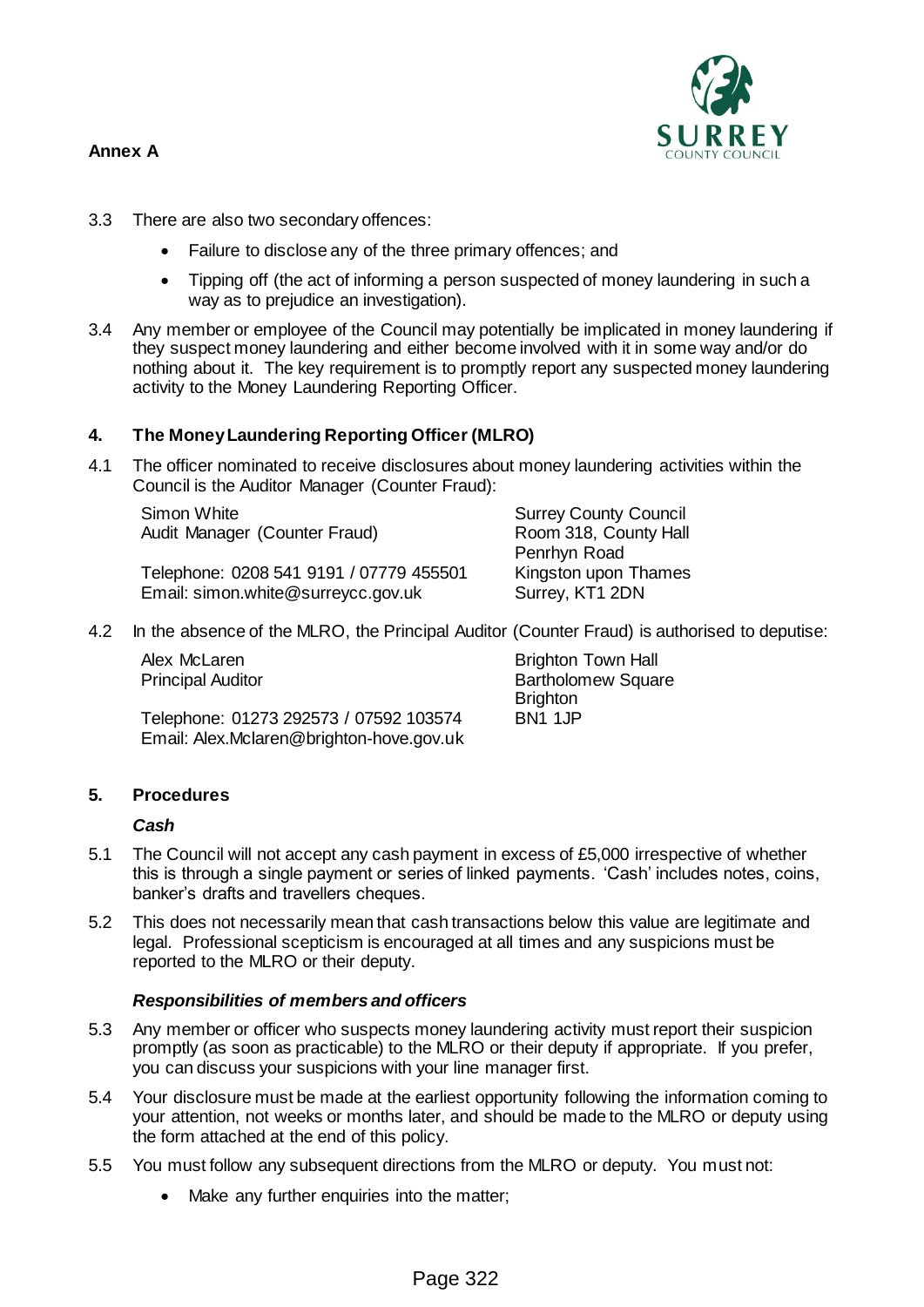

- Take any further steps in any related transaction without authorisation from the MLRO or deputy;
- Disclose or otherwise indicate your suspicions to the person suspected of money laundering; or
- Discuss the matter with others or make a note on file that a report to the MLRO or deputy has been made, as this may alert the suspected perpetrator.

### *Responsibilities of the MLRO*

- 5.6 The MLRO or deputy must promptly evaluate any disclosure to determine whether it should be reported to the National Crime Agency (NCA). Any decision not to submit a report to the NCA must be recorded.
- 5.7 If they so determine, the MLRO or deputy must promptly submit an online Suspicious Activity Report (SAR) to the NCA. Alternatively, a SAR may be manually reported to the NCA. Both online and up to date manual reporting forms are available on the NCA's website.
- 5.8 If a disclosure provides the MLRO or deputy with knowledge or reasonable grounds to suspect that a person is engaged in money laundering, and they do not disclose this to the NCA as soon as practicable, the MLRO or deputy will have committed a criminal offence.

### *Risk based approach, customer due diligence and record retention*

- 5.9 Under MLR 2017, the Council is obliged to adopt a risk-based approach towards anti-money laundering regulations and how they approach due diligence.
- 5.10 MLR 2017 stipulate risk mitigation policies must be in writing and be proportionate to the risks identified. They must include internal controls over money-laundering and terrorist financing risks. They must also include revised customer due diligence procedures as well as reporting, record keeping and monitoring requirements.
- 5.11 Regulation 18 of MLR 2017 requires a written risk assessment to identify and assess the risk of money laundering and terrorist financing that the Council faces. This will:
	- Assist in developing policies, procedures and controls to mitigate the risk of money laundering and terrorist financing;
	- Help in applying a risk-based approach to detecting and preventing money laundering terrorist financing Inform an assessment of the level of risk associated with particular business relationships and transactions and enable appropriate risk-based decisions about clients and retainers;
	- Inform an assessment of the level of risk associated with particular business relationships and transactions and enable appropriate risk-based decisions about clients and retainers.
- 5.12 In carrying out risk assessments we will take into account information on moneylaundering and terrorist financing risks made available by the Law Society and/or SRA, and risk factors relating to:
	- Customers:
	- Geographic areas where the Council operates;
	- Products and services:
	- Transactions:
	- Delivery Channels.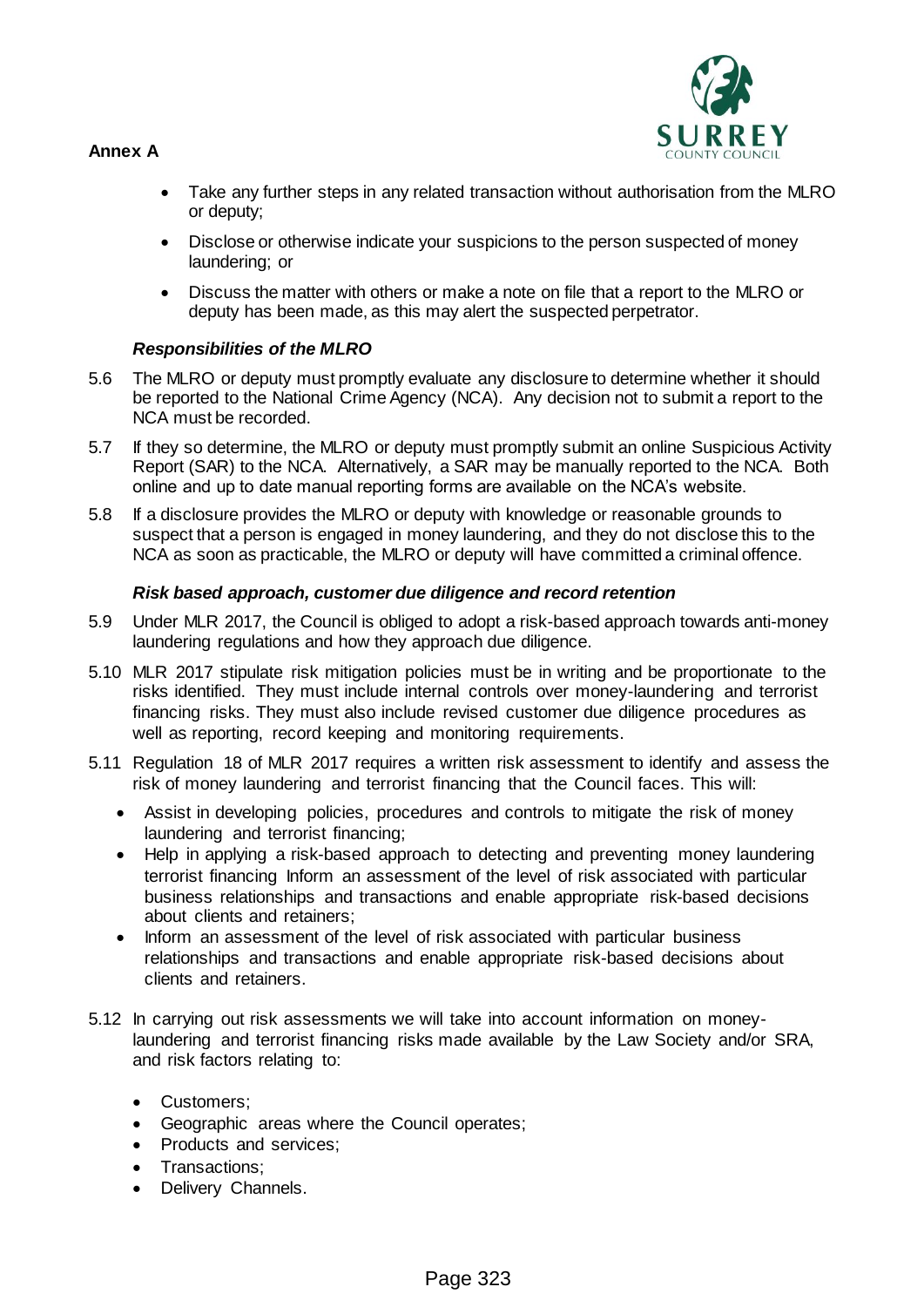

- 5.13 Under MLR 2017, there ceases to be "automatic" simplified due diligence requirements for any transactions. Instead, a relevant person needs to consider both customer and geographical risk factors in deciding whether simplified due diligence is appropriate. There are various levels of due diligence as follows:
	- Simplified due diligence is only permitted where it is determined that the business relationship or transaction presents a low risk of money laundering or terrorist funding, taking into account the risk assessment;
	- Enhanced due diligence' (Regulation 33) for those with a high-risk status, for example remote transactions where the customer is not physically present to be identified would require additional appropriate documents to be requested:
	- The 'beneficial owner', the individual that ultimately owns or controls the customer or on whose behalf a transaction or activity is being conducted, should be identified;
	- The business relationship should be scrutinised throughout its existence and not just at the beginning.
- 5.14 In all cases, the evidence of the customer identification and record of the relationship / transaction should be retained for at least five years from the end of the business relationship of transaction(s). The records that must be kept are:
	- A copy of, or references to, the evidence of the identity obtained under the customer due diligence requirements in the Regulations;
	- The supporting evidence and records in respect of the business relationships and occasional transactions which are the subject of customer due diligence measures or ongoing monitoring;
	- A copy of the identification documents accepted and verification evidence obtained;
	- References to the evidence of identity.
- 5.15 If satisfactory evidence of identity is not obtained at the outset of the matter then the business relationship or one off transaction(s) cannot proceed any further.
- 5.16 The customer identification procedure must be carried out when the Council is carrying out 'relevant business' and:
	- Forms a business partnership with a customer;
	- Undertakes a one-off transaction (including a property transaction or payment of a debt) involving payment by or to a customer of £5,000 or more;
	- Undertakes a series of linked one-off transactions involving total payment by or to the customer(s) of £5,000 or more;
	- It is known or suspected that a one-off transaction, or a series of them, involves money laundering;
	- This must be completed before any business is undertaken for that customer in relation to accountancy, procurement, asset management, audit and legal services with a financial or real estate transaction.
- 5.17 In the above circumstances, employees must:
	- Identify the person seeking to form the business relationship or conduct the transaction (an individual or company);
	- Verify their identity using reliable, independent sources of information, Identify who benefits from the transaction;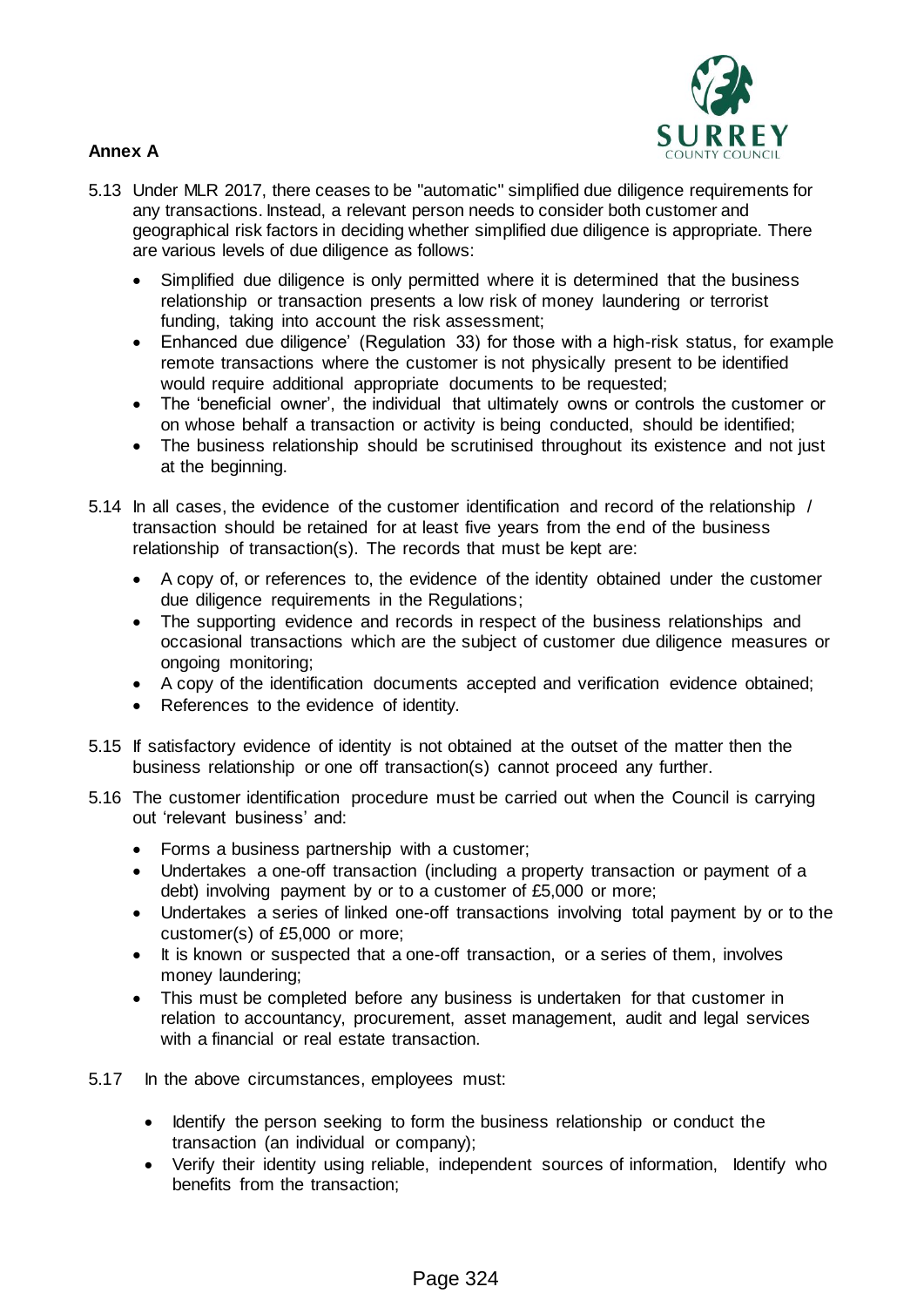

- Monitor transactions to make sure they are consistent with what you understand about that person or country;
- Understand the source of their funds;
- Ensure there is a logical reason why they would want to do business with the Council.
- 5.18 Transaction and business relationship records should be maintained in a form from which a satisfactory audit trail may be compiled, and which may establish a financial profile of any suspect account or customer.
- 5.19 The steps that will be followed to continuously mitigate the risks associated with money laundering are:
	- Applying customer due diligence measures to verify the identity of customers and any beneficial owners obtaining additional information on customers;
	- Conducting ongoing monitoring of the transactions and activity of customers with whom there is a business relationship;
	- Having systems to identify and scrutinise unusual transactions and activity to determine whether there are reasonable grounds for knowing or suspecting that money laundering or terrorist financing may be taking place.
- 5.20 Risks will be reviewed continuously as part of the annual review of the Council Risk Register.

### **6. Guidance and training**

- 6.1 The Council will:
	- Make members and officers aware of the requirements and obligations placed on the Council, and on themselves as individuals, by anti-money laundering legislation; and
	- Give targeted training to those considered to be the most likely to encounter money laundering.
- 6.2 Further information can be obtained from the MLRO and the following sources:
	- Anti-money laundering responsibilities from gov.uk: <https://www.gov.uk/guidance/money-laundering-regulations-your-responsibilities>
	- Anti-money laundering guidance from the Law Society: [http://www.lawsociety.org.uk/support-services/advice/articles/quick-guide-to-the](http://www.lawsociety.org.uk/support-services/advice/articles/quick-guide-to-the-money-laundering-regulations-2017/)[money-laundering-regulations-2017/](http://www.lawsociety.org.uk/support-services/advice/articles/quick-guide-to-the-money-laundering-regulations-2017/)
	- CIPFA: [www.cipfa.org/members/members-in-practice/anti-money-laundering](http://www.cipfa.org/members/members-in-practice/anti-money-laundering)
	- The National Crime Agency: [www.nationalcrimeagency.gov.uk](http://www.nationalcrimeagency.gov.uk/)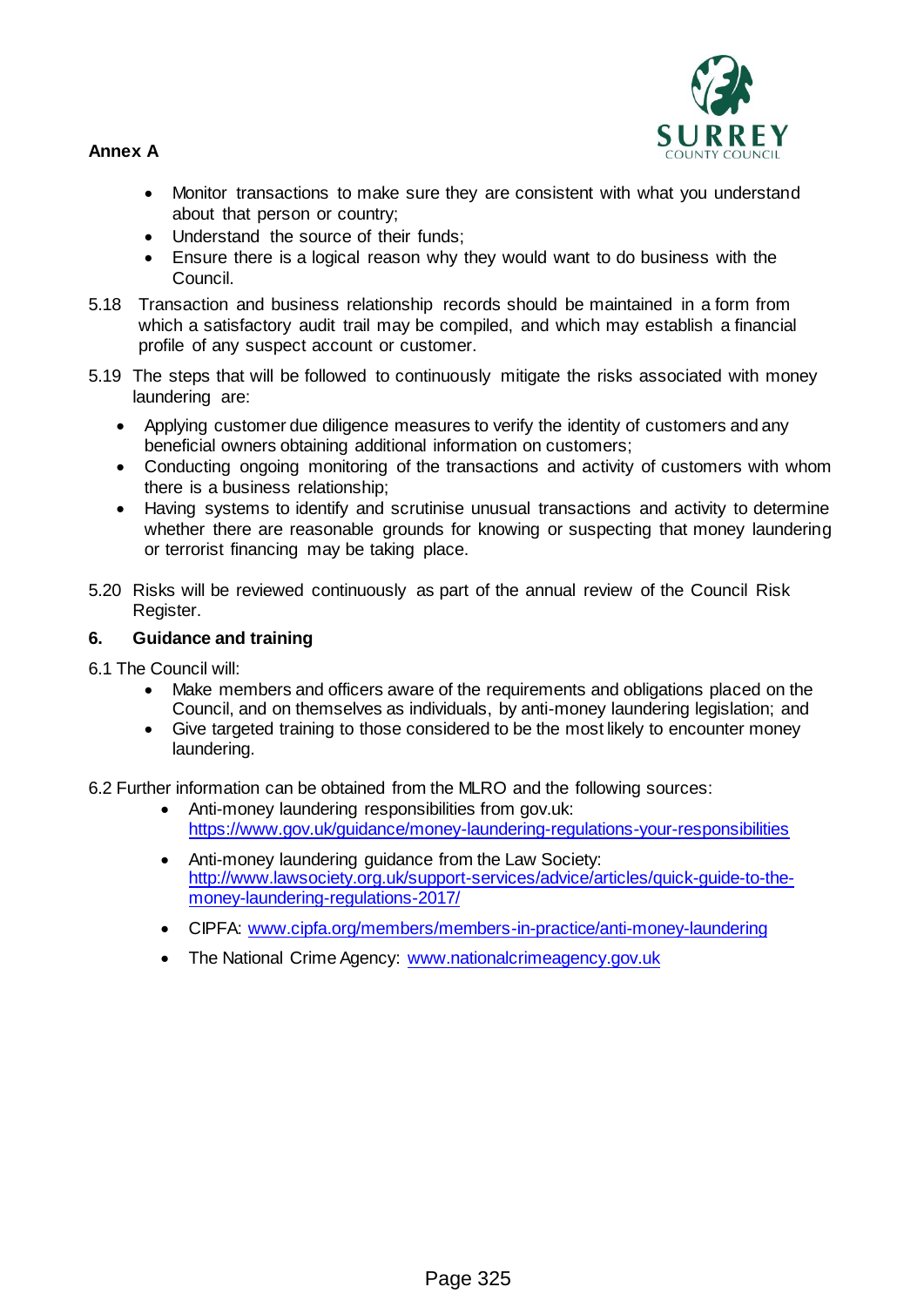

[OFFICIAL – SENSITIVE]

| <b>Confidential report to the Money Laundering Reporting Officer</b>                                                                                                                                                           |                                                                                   |  |  |  |  |  |
|--------------------------------------------------------------------------------------------------------------------------------------------------------------------------------------------------------------------------------|-----------------------------------------------------------------------------------|--|--|--|--|--|
| Money Laundering Reporting Officer<br>To:                                                                                                                                                                                      |                                                                                   |  |  |  |  |  |
| From:                                                                                                                                                                                                                          | [insert your name]                                                                |  |  |  |  |  |
| <b>Title/Service:</b>                                                                                                                                                                                                          | [insert your post title and service]                                              |  |  |  |  |  |
| Telephone:                                                                                                                                                                                                                     |                                                                                   |  |  |  |  |  |
| Date of report:                                                                                                                                                                                                                |                                                                                   |  |  |  |  |  |
| Response needed by:                                                                                                                                                                                                            | [e.g. transaction due date]                                                       |  |  |  |  |  |
| [If a company/public body please include details of nature of business]<br>Nature, value and timing of activity involved:<br>[Please give full details e.g. what, when, where, how. Continue on a separate sheet if necessary] |                                                                                   |  |  |  |  |  |
|                                                                                                                                                                                                                                |                                                                                   |  |  |  |  |  |
| Has any investigation been undertaken?<br>Have you discussed your suspicions with anyone else?                                                                                                                                 | Yes<br>No<br>If 'yes' please provide<br>$\overline{\phantom{a}}$<br>details below |  |  |  |  |  |
| Details of investigation undertaken and/or discussions held:<br>THIS REPORT TO BE RETAINED FOR AT LEAST FIVE YEARS                                                                                                             |                                                                                   |  |  |  |  |  |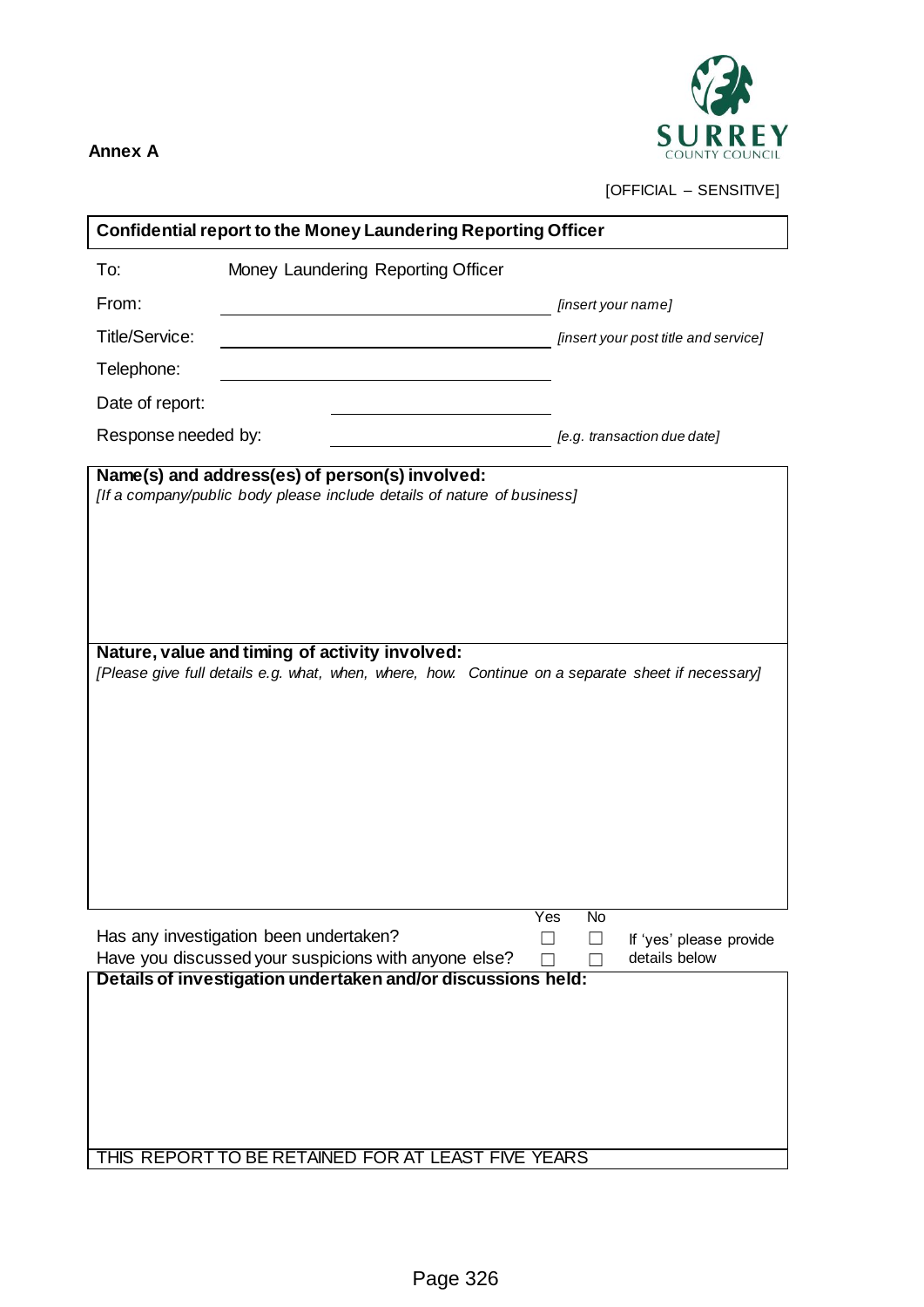

[OFFICIAL – SENSITIVE]

### **To be completed by the Money Laundering Reporting Officer**

Date report received:

Date acknowledged:

| <b>Evaluation</b>                                                     |     |                         |           |
|-----------------------------------------------------------------------|-----|-------------------------|-----------|
| What action is to be taken?                                           |     |                         |           |
|                                                                       |     |                         |           |
|                                                                       |     |                         |           |
|                                                                       |     |                         |           |
| Are there reasonable grounds to<br>suspect money laundering activity? |     |                         |           |
| If so, please provide details                                         |     |                         |           |
|                                                                       |     |                         |           |
| <b>Reporting</b>                                                      |     |                         |           |
| If there are reasonable grounds for                                   |     |                         |           |
| suspicion, will a report be made to<br>the NCA?                       | Yes |                         | <b>No</b> |
| If 'no', reasons for non-disclosure                                   |     |                         |           |
|                                                                       |     |                         |           |
|                                                                       |     | Online / Manual         |           |
| If 'yes', date of report to NCA                                       |     | [delete as appropriate] |           |
| <b>Consent</b>                                                        |     |                         |           |
| Is NCA consent required for any<br>ongoing or imminent transactions?  | Yes |                         | <b>No</b> |
| If 'yes', please confirm details                                      |     |                         |           |
|                                                                       |     |                         |           |
| Date consent received from NCA                                        |     |                         |           |
|                                                                       |     |                         |           |
| Date consent passed on to officer                                     |     |                         |           |
| Other relevant information                                            |     |                         |           |
|                                                                       |     |                         |           |
|                                                                       |     |                         |           |
|                                                                       |     |                         |           |
|                                                                       |     |                         |           |

**Signed** Date:

THIS REPORT TO BE RETAINED FOR AT LEAST FIVE YEARS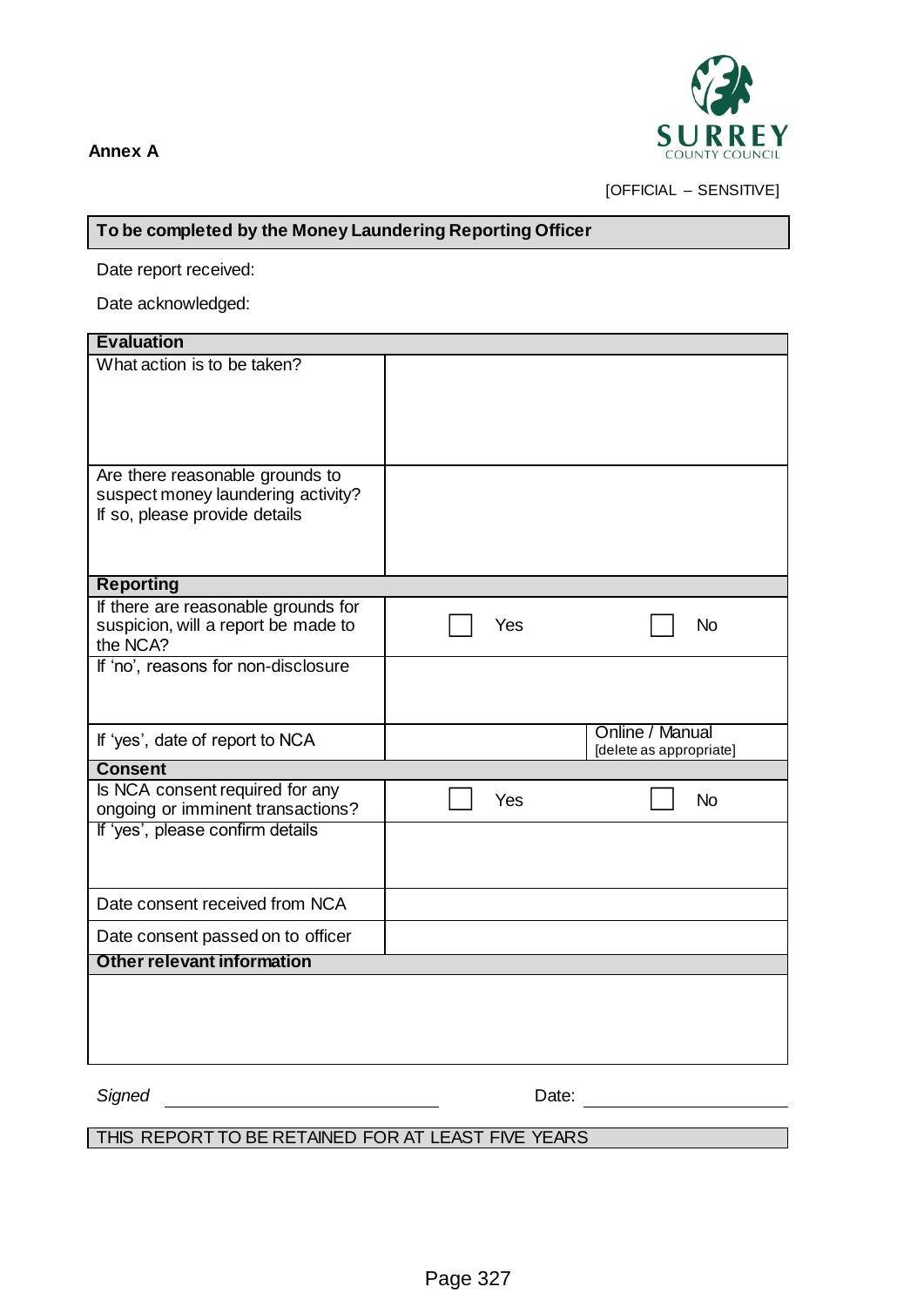

### **1.3 Sanctions policy**

### **Policy statement**

Surrey County Council will ensure that:

- Appropriate sanctions are applied in all proven cases of fraud, theft and corruption;
- Public funds are recovered wherever possible; and
- The sanction decision making process is robust, transparent and fair.

### **1. Introduction**

- 1.3 The Council takes its responsibility to protect public funds seriously and expects its business to be conducted to the highest ethical and legal standards. Where there is evidence of fraud, theft or corruption against the Council, those responsible, whether internal or external to the Council, will be held accountable for their actions using the full range of sanctions available.
- 1.4 This policy forms part of the Council's counter fraud framework and sets out:
	- The range of sanctions available; and
	- Guidance on determining the appropriate action to take.
- 1.5 This policy is not prescriptive. A range of factors will require consideration before deciding on the appropriate sanction, including the individual circumstances of each case and the seriousness of the offence.

### **2. Sanction options**

- 2.4 Where there is evidence of fraud, theft or corruption, the following options will be considered:
	- No further action
	- Referral to professional bodies
	- Disciplinary action
	- Civil proceedings
	- Criminal prosecution
- 2.5 These options are not mutually exclusive and parallel sanctions may be pursued.

#### *No further action*

- 2.6 The Council may consider closing a case without taking any further action. This may be due to the following factors:
	- Evidence is not robust or reliable
	- The offence is minor
	- The cost to pursue the case is not proportionate to the offence committed

### *Referral to professional bodies*

2.7 Where there is adequate evidence that a person or entity has breached professional duties or responsibilities, the Council will refer the matter to the relevant professional body. This may include the Disclosure and Barring Service if there is evidence of a safeguarding concern.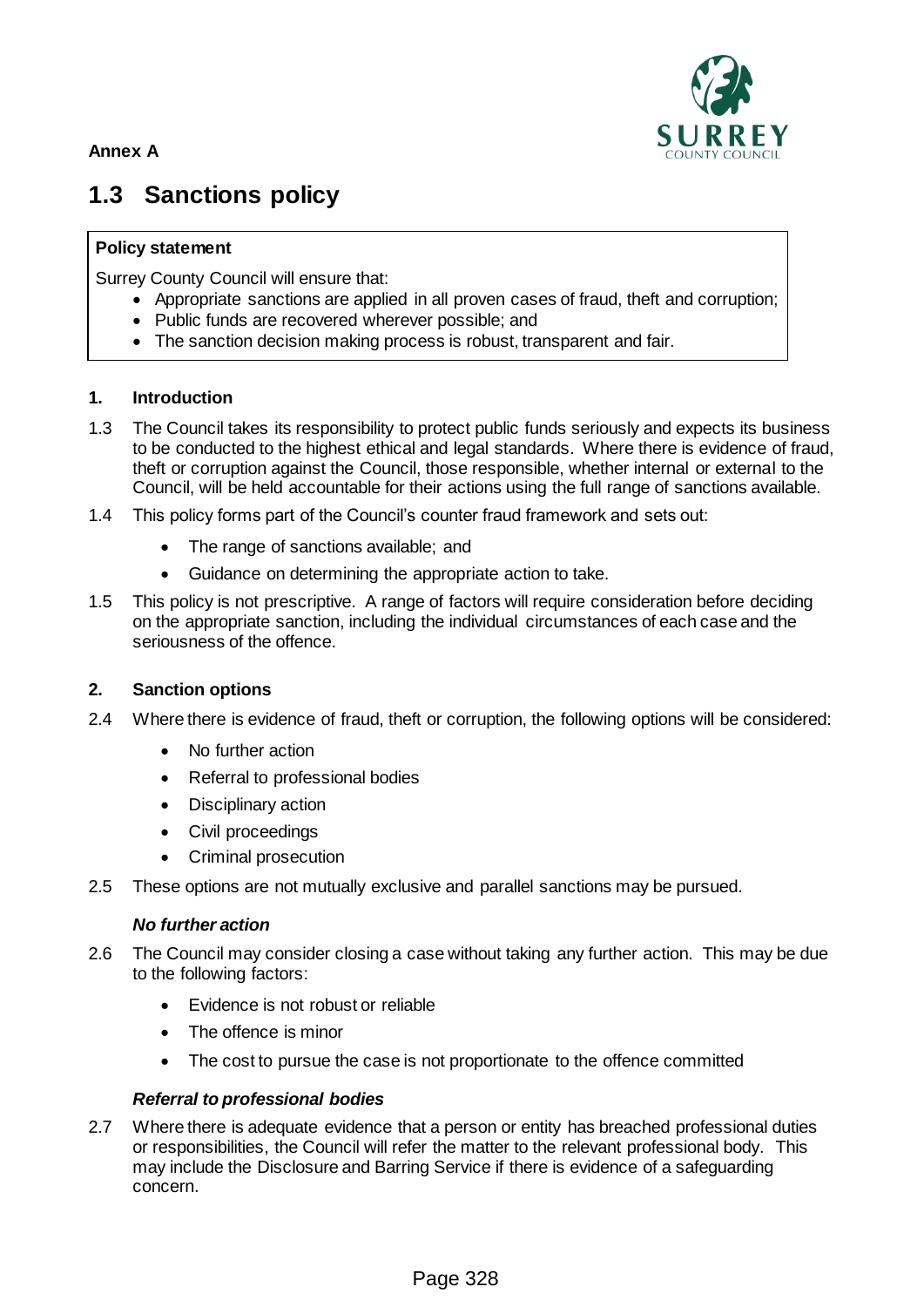

### *Disciplinary action*

- 2.8 In the event that an allegation is made against a Council employee, the investigating officer will consult with Human Resources and the employee's line manager regarding risk assessments and disciplinary action. Any disciplinary action will be in accordance with the Council's Disciplinary Policy. Sanctions may include warnings or dismissal on the grounds of gross misconduct.
- 2.9 Additional sanction options will be considered alongside any disciplinary action including referral to professional bodies, civil proceedings and criminal prosecution.

### *Civil proceedings*

- 2.10 Where evidence is not sufficient to prove a case beyond reasonable doubt, and therefore successful criminal prosecution is unlikely, the Council may consider civil proceedings for which the standard of proof is on the balance of probability.
- 2.11 Regardless of whether any sanction action is taken, the Council will always seek recovery of overpaid, misused or unfairly gained monies. The following measures may be considered in the pursuit of financial recovery:
	- Consultation with the Council's Payroll and Pensions Teams to redress financial loss caused by employees;
	- Application of the Credit Control Team's usual procedures, which includes civil action when necessary;
	- Legal action such as search orders and freezing/tracing injunctions to preserve evidence and assets; and
	- Recovery of money through appropriate legal proceedings.

### *Criminal prosecution*

- 2.12 Where there is sufficient evidence to indicate that a criminal act has taken place, the case may be referred to the police. The decision to refer the issue to enforcement agencies, such as Sussex Police, will be taken by the Section 151 and / or Monitoring Officer as advised by the Chief Internal Auditor.
- 2.13 The police or Crown Prosecution Service will provide a final decision on whether to pursue the case. This decision will consider the following:
	- **Evidential criteria** such that the evidence must be:
		- o Clear, reliable and admissible in court
		- o Strong enough for a realistic chance of prosecution; to prove a case 'beyond reasonable doubt'
	- Whether prosecution is in the **public interest**, taking into account:
		- o Seriousness and/or monetary value of the offence
		- $\circ$  Cost and proportionality of the prosecution
		- o Age, health and level of culpability of the suspect
		- o Circumstances of and harm caused to the victim
		- o Other factors such as community impact
- 2.14 Where the Council considers it "expedient for the promotion or protection of the interests" of its residents, Section 222 of the Local Government Act 1972 empowers the Council to: